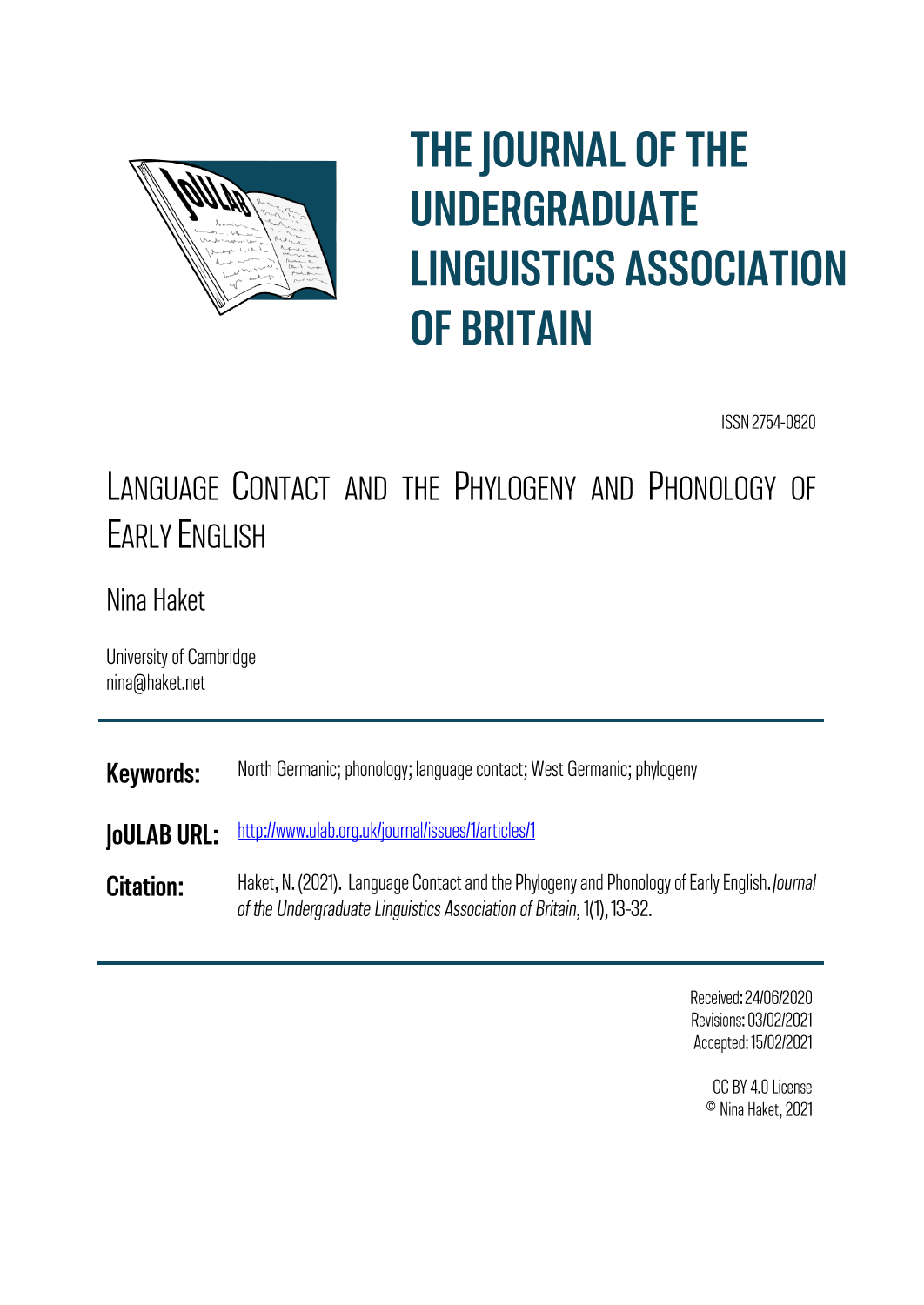## **Language Contact and the Phylogeny and Phonology of Early English**

#### **Nina Haket**

*University of Cambridge*

**Abstract.** This paper aims to review Emonds and Faarlund's work critically from a phonological perspective. Their work suggests that Modern English is a North Germanic language rather than a West Germanic language. After evaluating Emonds and Faarlund's usage of the literature and theories of language contact and phylogenetic relationships, it is concluded that the only way Emonds and Faarlund's theory could be reconciled with current linguistic theory, is to posit a set of mappings from the Old Norse phonology to the Old English phonology in order to allow for a simple continuation of the Old English phonology into Middle English. Using a series of etymological dictionaries, mappings are explored for gemination, Holtzman's Law, cluster simplification, and palatalization. It is concluded that mappings are an impossibility due to the intricacies of the phonology, and that the notion of mappings themselves have no place in a theory of language contact or a phylogenetic framework.

**Plain English Abstract.** The fact that Modern English comes from Middle English and Old English seems to be an undisputed fact. Emonds and Faarlund's book *English; The Language of the Vikings* suggests that Modern English is a North Germanic language, originating from Old Norse, rather than a West Germanic language originating from Old English. This article looks at their claim from the perspective of the phonologies, which entails their sound systems and sound changes. Looking at Emonds and Faarlund's usage of the literature and theories of language contact and relationships between languages, it is concluded that the only way Emonds and Faarlund's theory could be reconciled with current linguistic theory is to posit a set of mappings from the Old Norse phonology to the Old English phonology in order to allow for a simple continuation of the Old English phonology into Middle English. Using a series of etymological dictionaries, mappings are explored for gemination (consonant lengthening, Holtzman's Law (medial /jj/ and /ww/ become /ggj/ and /ggv/ respectively), consonant cluster simplification, and palatalization (production of segments with tongue closer to the hard palate)), it was concluded that mappings are an impossibility due to the complexity of the phonology, and that the idea of mappings themselves have no place in a theory of language contact or relationships between languages.

**Keywords**: North Germanic; phonology; language contact; West Germanic; mappings; phylogeny

\_\_\_\_\_\_\_\_\_\_\_\_\_\_\_\_\_\_\_\_\_\_\_\_\_\_\_\_\_\_\_\_\_\_\_\_\_\_\_\_\_\_\_\_\_\_\_\_\_\_\_\_\_\_\_\_\_\_\_\_\_\_\_\_\_\_\_\_\_\_\_\_\_\_\_\_\_\_\_\_\_\_

## **1 Introduction**

In Emonds and Faarlund (E&F)'s book *English: The language of the Vikings* (2014), radical claims are made about the linguistic origins of Middle English (ME), and yet phonological evidence is not sufficiently drawn upon to provide evidence for their argument. This work will focus on the phonological implications of their claim that ME is descended from North Germanic (NGmc) rather than West Germanic (WGmc), and the notion of a direct phonological continuation from Old English (OE) to ME despite its proposed origins.

## **1.1 A Linguistic Gap**

After the Norman Conquest of 1066, exactly what happened to the Viking speakers of Old Norse (ON) and native speakers of OE is unknown. After spreading throughout England since 787, the ON speakers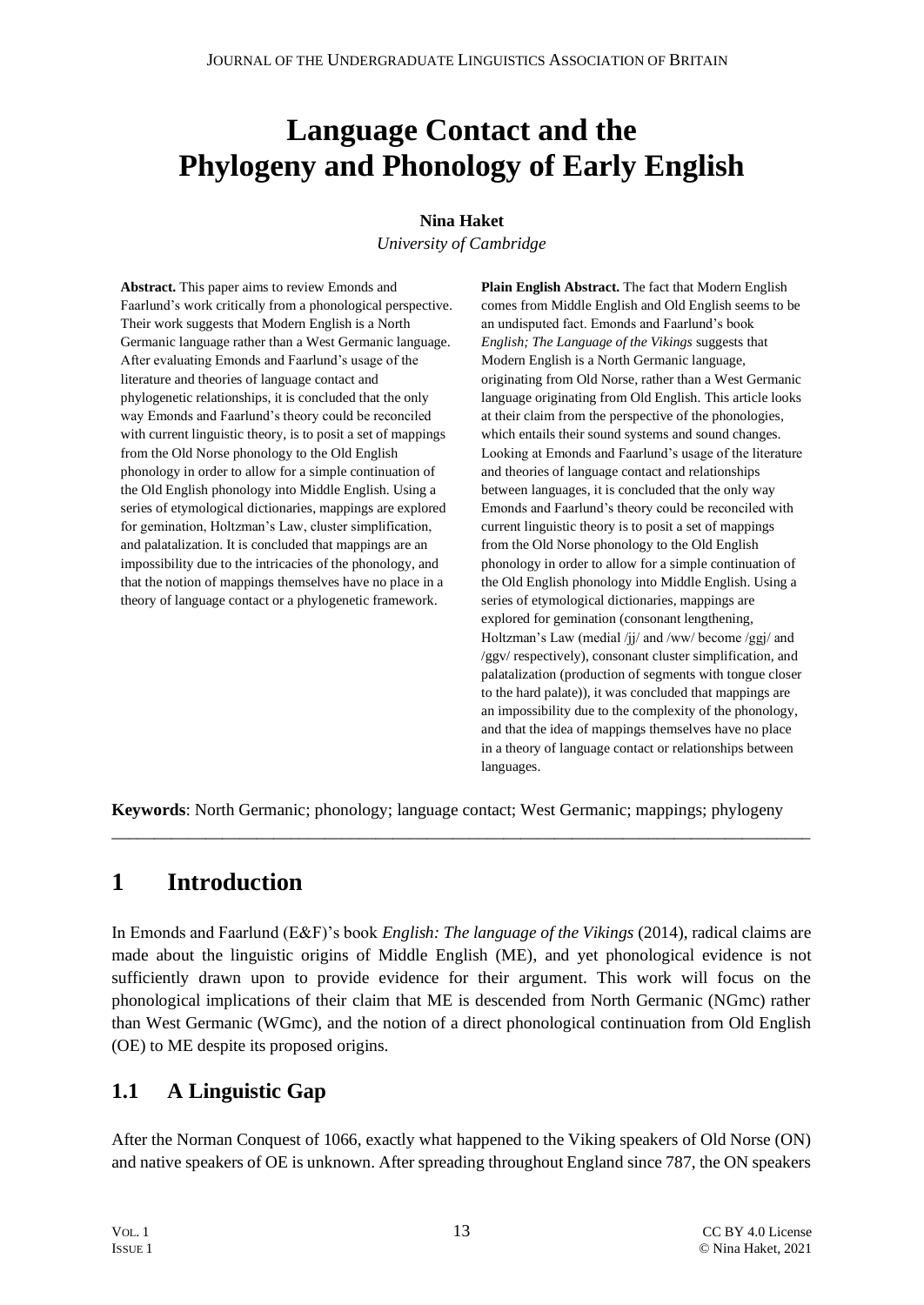had established the Danelaw, an area that covered the North and East of England, which was given up to the invading Norsemen and briefly ruled England before the Norman Conquest.

It is generally agreed that the ON speakers shifted to OE under Norman rule, bringing with them many lexical loans such as *bask*, *law*, *sky* and the pronouns *them* and *their* (Townend, 2006), and certain phonological phenomena, such as unpalatalized velars before front vowels. The extent of the influence and the exact features that can be associated with the Vikings are not agreed upon, but the idea of a shift from ON to OE is generally accepted, as is described in Townend's influential work (Townend, 2005). There are, of course, other views. For example, Bailey and Maroldt (1977) and Poussa (1982) have argued for creolisation hypotheses of the origin of ME but these have not passed into mainstream acceptance.

## **1.2 Emonds and Faarlund:** *English: The language of the Vikings*

In a relatively recent addition to the field of Germanic linguistics, E&F have made a bold claim regarding the origins of ME and therefore Modern English (ModE). In *English: The language of the Vikings* (2014), and in their later paper entitled *Anglicised Norse or anything goes* (2016), E&F claim that ME is descended from the NGmc branch of the linguistic family tree; the same branch that ON and modern languages such as Swedish, Norwegian, Icelandic, Faroese, and Danish are descended from. The traditional view that ME is descended from OE entails a WGmc origin, meaning E&F have changed the Stammbaum tree. What E&F claim is no minor change. The difference between the traditional Germanic tree and E&F's revised version is illustrated in Figures 1 and 2 below:



**Figure 1**: *The traditional Germanic family tree.*



**Figure 2:** *E&F's modified Germanic family tree (simplified).*

E&F contend that ON did not die during the period of Norman rule, and claim that it was in fact OE that underwent language death in the Danelaw. ME is therefore descended from ON rather than OE, thereby maintaining the common Germanic ancestor, but thus originates from the NGmc branch rather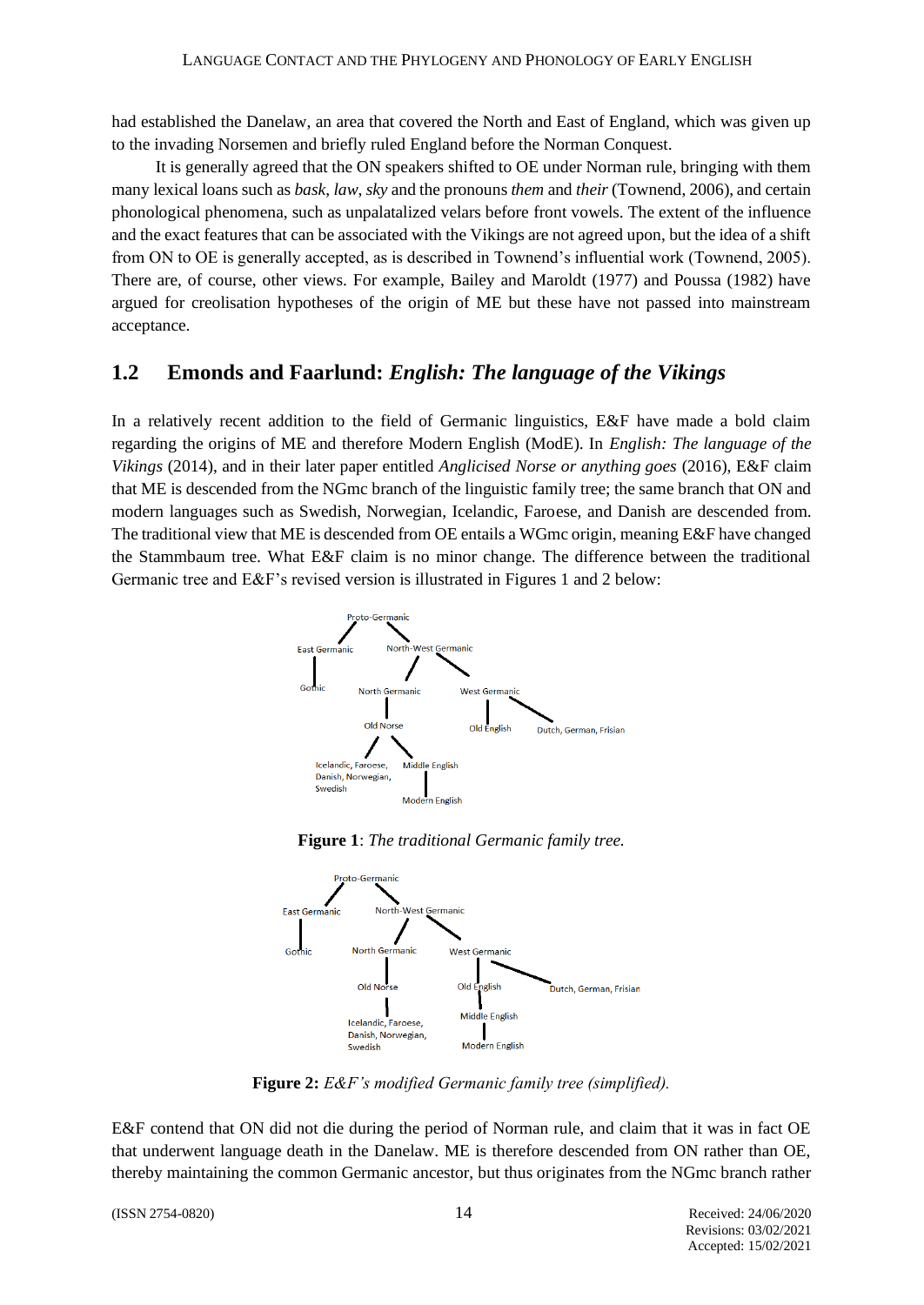than the WGmc. Rather than positing several changes to the OE grammar that resulted in the ME grammar, E&F point to a 'seamless continuation' (2014, p. 157) of the ON grammar, taking 20 different syntactic properties of ME, including word order, stranded prepositions, periphrastic auxiliaries, and split infinitives, and demonstrating their continuity from ON rather than OE. They conclude that ME shows no features that are not shared by ON.

In terms of the lexicon, E&F propose a lexical amalgam that formed through different origins, one of which is cultural borrowing. OE speakers would have had words for concepts that were foreign to the ON speakers, such as those that were a remainder of the Roman occupation, those related to crops and food production, and the written culture of the English. More importantly, there was a high rate of inter-ethnic marriage, with many ON-speaking men taking OE-speaking women as wives (Knooihuizen, 2009). ON was thus already heavily Anglicised before the Norman Conquest, creating what E&F name Anglicised Norse (AN). After the conquest, E&F describe a fusion of the ON and OE ethnic groups due to the social, economic, and linguistic context of the East Midlands under the rule of the Norman conquerors (2014, p. 34). Within the new fused society, E&F conclude that the AN speakers enjoyed more prestige, and thus the children in this fused society eventually settled on a single model on the basis of the higher prestige that the Scandinavian ethnicity had, despite mixed AN and OE input (2014, p. 155). The vocabulary therefore remained similar to that of the lost OE language. Referring to this as relexification, they insist that the basic structural properties of the language are indicative of a NGmc origin.

Despite the shift from OE to AN, and thus a continuation of the NGmc branch, E&F claim that the phonology of this ME is 'very much a continuation of Old English phonology' (2014, p. 157). The phonology of AN and the role of phonology in determining phylogenetic relations is only briefly discussed in E&F's appendix, where they touch on pre-vocalic velars, loss of low offglides and the reduction of vowel length contrasts, but explain these changes almost like collateral damage in the development of AN. They explain them simply as children learning both the OE and ON lexical items and change through language drift. Typically, linguists use a variety of sources of information in identifying phylogenetic relationships, such as basic vocabulary, regular sound correspondences, and in recent years, syntactic evidence (which is more controversial due to the chance similarity among binary variables and transfer from language contact, which appear to be insurmountable problems, (Campbell & Poser, 2008)). E&F consider almost exclusively syntactic evidence, and in doing so seem to take as a given that syntax cannot be, or is considerably less likely to be, transferred. This stability is taken to be a reliable marker of genealogical descent, thereby side-lining phonological evidence.

## **1.3 Criticism and Response**

When it comes to the reactions to this work, E&F faced criticism. The majority of historical linguists reject the claim, including Trudgill (2016), Pons-Sanz (2013) and Stenbrenden (2016), citing a variety of evidence to substantiate their argument, including the falsity of certain etymological evidence presented as fact, and the circularity of their argument. Such a consensus is succinctly summarised by Munch (1962, p. 28) who believes that some authors 'feel themselves drawn to what causes a stir and seems stirring than to more painstaking endeavours that appear in a humbler guise', and E&F appear to match these criteria.

Some, however, do appreciate the line of argument put forward, such as Holmberg (2016) and Lightfoot (2016), neither of whom see a way around the conclusion that E&F draw. Lightfoot goes on to comment that those who believe the 'standard textbook view that English is a gradual and imperceptible changing object which moves through time and space' (2016, p. 475) will find this outcome difficult to accept, since it would mean accepting that change can be radical and sudden rather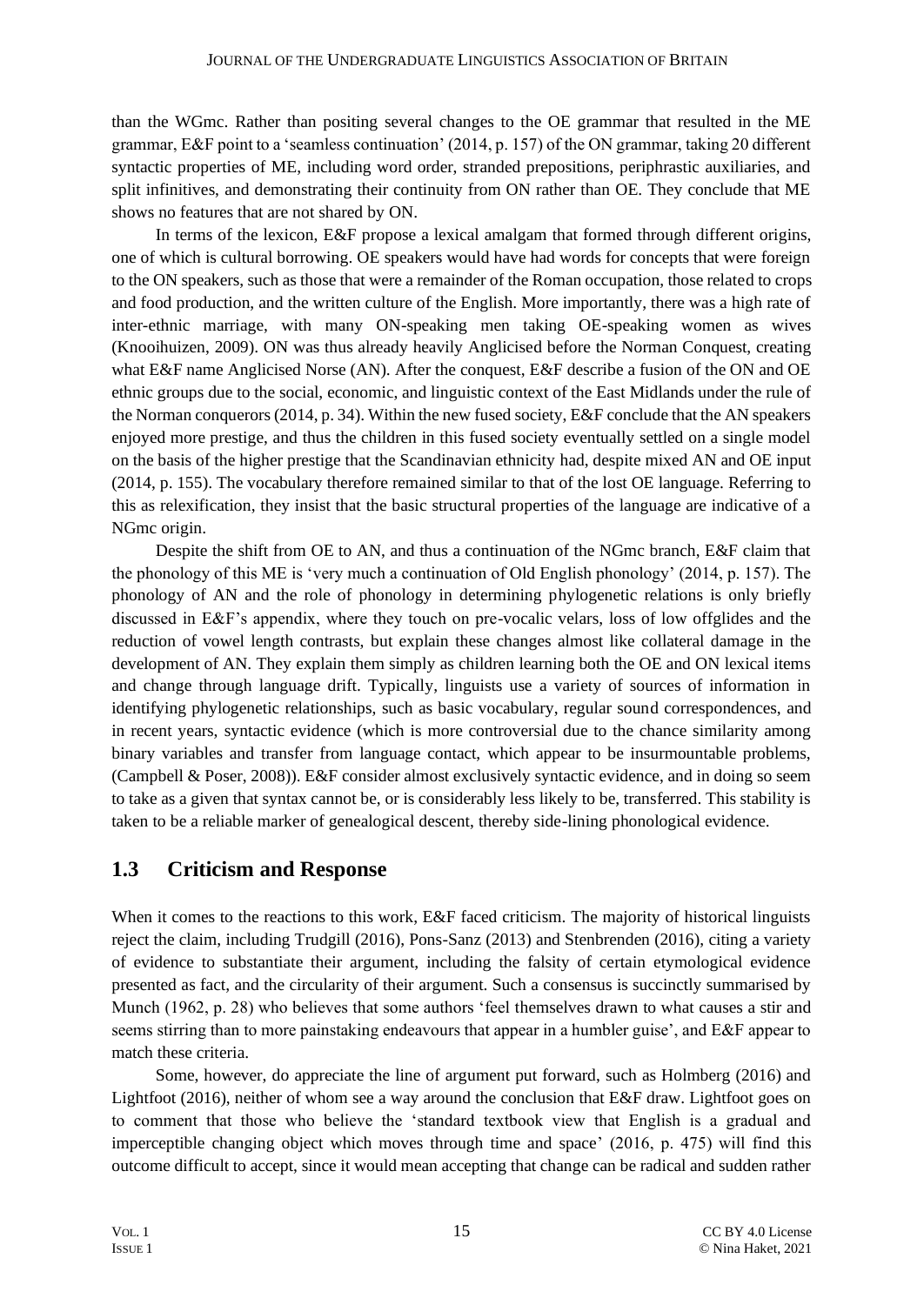than gradual. Paradoxically, Lightfoot himself has argued for a gradual drift in frequencies for linguistic forms in previous work. He attributes this to children, who cause changes in frequencies due to sensitivity to their input. It must be noted that Lightfoot appears to be somewhat individual in his ideology here, since some of those that are the most critical of E&F's work are, like Lightfoot, generative in orientation, including Van Gelderen (2016) and Walkden (2016).

A fundamental reason for the discredit of the work is the authors' own linguistic background. As Bech and Walkden (2016) point out, neither has any background in OE. Faarlund is a leading Scandinavianist who has a background in the history of Norse, and Emonds is a distinguished theoretical syntactician. Simms (2014) builds on this, and believes that the book contains major methodical and minor factual errors, such as suggesting *kid* and *child* are doublets of the same source and suggesting that *kind* and *king* are forms with non-palatalized velars (Emonds & Faarlund, 2014, p. 158). This is claimed to be due to E&F's lack of knowledge the phonological conditions for palatalization, and that the preservation of the velar when adjacent to a front rounded vowel fronted by umlaut is common.

Furthermore, despite E&F's focus on syntactic evidence, thereby implying that syntactic items cannot be borrowed, they themselves appear to promote this at several different points. At times they seem to require the transfer of a structure, especially from OE into this new AN they have created (Thomason, 2012). They therefore do not strictly follow their own framework, creating a clear contradiction. The result of basing their claim mainly on syntax is that phonology is largely ignored, even though the very nature of neogrammarian sound change is that systematic correspondences can, in fact, not be explained by anything but genetic relationship.

#### **1.4 Phonological Claims**

Phonological continuity between OE and ME is agreed upon by many scholars, including Font-Santiago and Salmons (2016). E&F do not disagree with this idea, and yet still state that ME is descended from ON. How these ideas can be reunited is not made clear in their work; they do not specify how ME can be a continuation of OE phonologically when their syntax is entirely derived from the ON system. Barnes (2016) thus concludes they have a 'cavalier' attitude to phonology, which is evidenced several times in the book, as will be shown in this work. There must therefore be a point in time where the entire OE phonology was mapped onto the AN lexicon. This seems like an unusual claim, and the theories of language contact that will be touched on later in this work agree.

How would the continuation of OE phonology to ME work? It cannot simply happen of its own accord; there must be a concrete way in which this continuation occurs. In the lexical amalgam of the AN language, if the underlying phonological inventory and rules were those of OE, then this goes against what E&F are claiming. If the underlying form is OE phonologically, for example, *drinkan* 'to drink', then ME is genealogically descended from OE, contradicting E&F. The only other option is a set of mapping rules between the ON form and the OE forms that speakers used to map the OE phonology onto the ON phonology. For example, the underlying form is ON phonologically, such as *drekka* 'to drink', to which some operation is applied to derive OE *drincan*. Since the former option contradicts E&F's argument, the latter option must be explored, which entails a pathway from ON to OE to ME phonology. While this is not directly mentioned by E&F in their book, it appears to be the only logical way in which the phonology can be a continuation of OE in their framework.

The rest of this work consists of three Sections, the first of which will aim to put forward a theory of phylogenetic relationship and contact induced change. The second Section will look at a number of sound changes in the Germanic languages and attempt to create mappings similar to the cognitive transformations the ON words must have undergone to constitute a continuation from OE phonology to ME. The final Section will conclude and summarise the findings.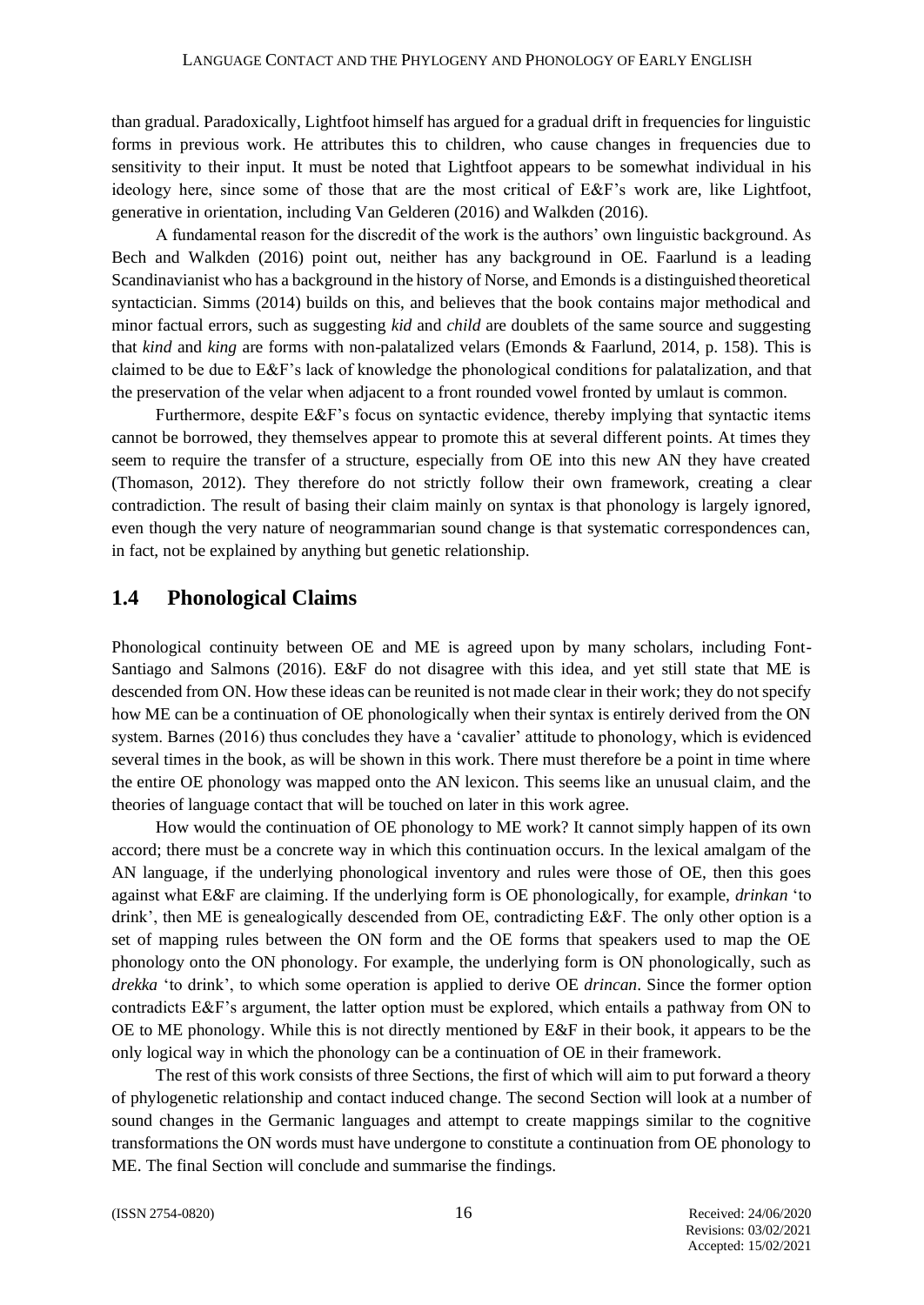## **2 Theoretical Frameworks of Language Contact and Phylogeny**

The claims E&F make require a solid foundation of a framework of contact induced change. Terms such as borrowing, imposition, and transfer are not defined in the book, despite forming a crucial part of their hypothesis. An attempt will be made here to clarify some of the terminology used, and point out some of the flaws in E&F's approach.

## **2.1 A Psychologically-Based Approach**

An appropriate framework for contact induced change is a psychological approach, as described in Van Coetsem's (1988) and Winford's works (2003). Their approach centres on the idea that the traditional classification into borrowing and interference has some inconsistencies, since they are used interchangeably for both the outcome and the process, and also do not indicate the direction of the influence nor the agent. In the past, 'interference' has been used to refer to any kind of crosslinguistic influence, some have used 'transfer' in the same way, confining 'interference' to changes brought about by second language learning. Instead, they draw upon source language (SL) agentivity versus recipient language (RL) agentivity as types of crosslinguistic influence, which embody shift and borrowing respectively. In a single contact situation, both SL and RL may be involved, and while the movement is always from source to recipient, the agent may vary. 'Transfer' is a neutral term for the movement of material from one language to another.

The difference between the psychologically-based and traditional prestige-based approaches, such as that of Thomason and Kaufman  $(T&K)$  (1988), in which contact induced change is split into shift and borrowing, lies in the fact that there is a distinction in the psycholinguistic notion of speaker dominance (Winford, 2003). T&K concluded that in the ON/OE contact 'the influence is found in all parts of the language, but is not deep except in the lexicon' (1988, p. 302), and placed it at a level 2 out of 3 on their borrowing scale. A key point from T&K's work is the notion that interference cannot be compartmentalised, suggesting that even minor syntactic changes suggest the presence of minor phonological changes and vice versa. This approach did not consider the agents of the change, suggesting bilinguals and monolinguals were equally responsible.

In Van Coetsem's framework (1988), a bilingual is dominant not in their first language, but in the language that they are more proficient in, creating a dichotomy between linguistic dominance and social dominance. The latter includes the political and social position of the language, whereas the linguistic dominance is simply the language of highest proficiency and does not require the language to be dominant socially. This therefore makes bilinguals the main agents of the change. Since language is always in flux, bilinguals may be dominant in either of their languages at different times, creating differing directions of transfer.

In RL agentivity, material moves from the non-dominant language to the dominant, and in SL agentivity material moves from the dominant language into the non-dominant. Due to this, the potential of structural and radical modification is higher in SL agentivity, since the agents will be preserving the matrix structure of the language that they are dominant in and thus impose this material onto the RL. This is typical of second language acquisition, where speakers transfer aspects of their L1 to their L2 when their acquisition is incomplete. This is evidenced in arguably all linguistic domains.

Borrowing, or RL agentivity, is usually less radical, involving vocabulary transfer, which can consequently be integrated into the native vocabulary (Winford, 2003). Again, the language the agents are dominant in will provide the matrix for the change.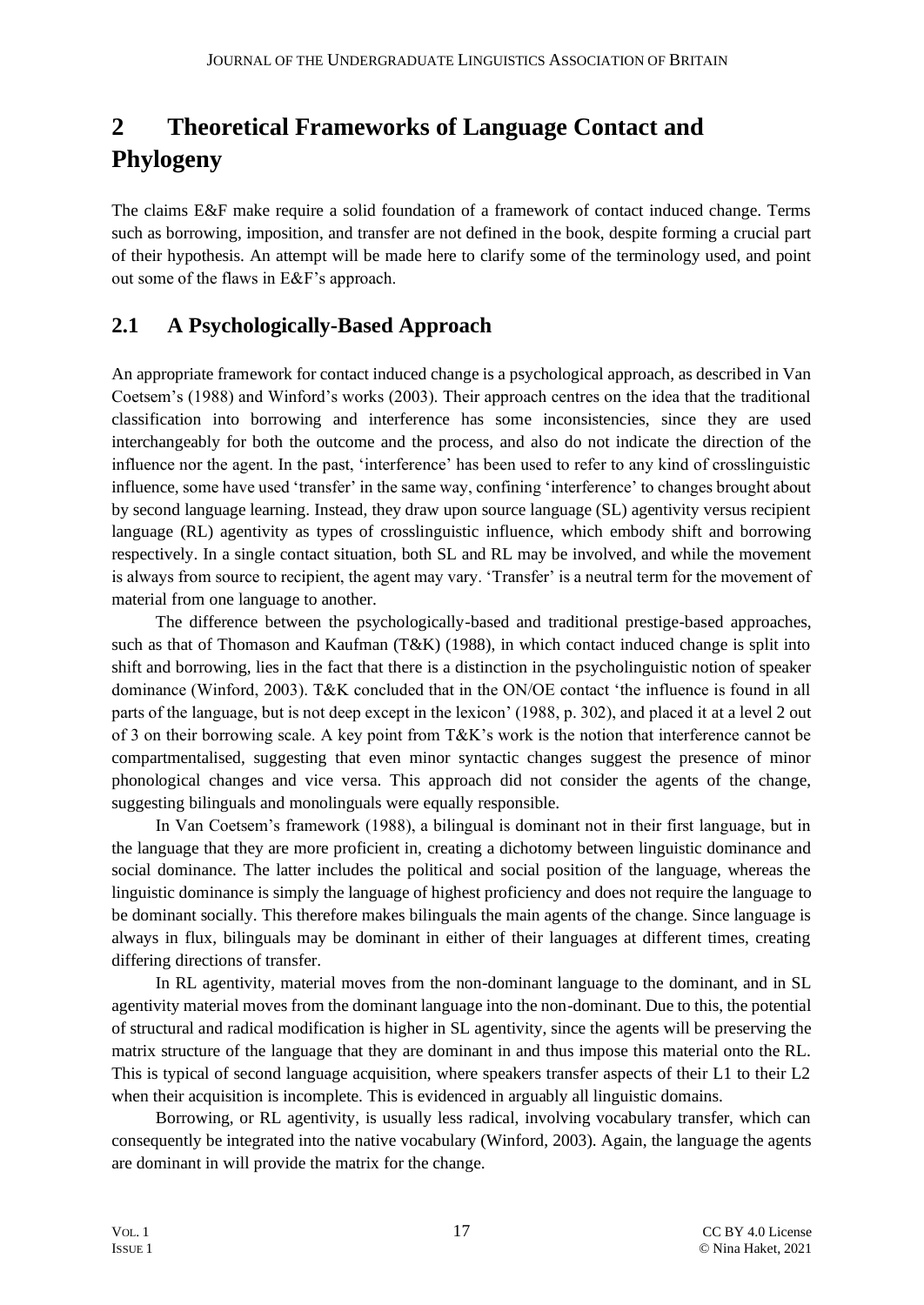#### *2.1.1 E&F's Hypothesis in this Framework*

Traditionally, it is thought that the ON speakers shifted to OE, resulting in some SL agentivity in the form of shift, and some RL agentivity in the form of borrowing (Van Coetsem, 1988). The result appears to neatly fit the idea of RL agentivity in the cultural borrowings from ON, and SL agentivity in the minor phonological changes present. This is exemplified in unpalatalized ON stops contrasting the OE palatalized ones, causing doublets such as *shirt* and *skirt*, or the dialectal loss of the palatalized stops in favour of the unpalatalized stops, as is seen in Scottish and Northern *kirk* 'church'. E&F's approach does not fit so neatly into expectations. In the framework presented here, it is expected that there are some OE phonological features in ME due to SL agentivity in the shift of the population to AN. However, E&F do not suggest 'some' transfer, but complete transfer of the OE phonology.

In the creation of AN there is borrowing, and thus RL agentivity, in the cultural loans that entered ON from OE due to trade and intermarriage. The dominant language will have been ON, as the bilingual ON speakers are the agents of the change. This kind of contact can easily enable the transfer of lexical loans, and allows the creation of AN. Winford (2003) suggests that lexical borrowings often have little impact on the RL, and are usually adapted to native phonological and morphological patterns, as has been studied by Haugen for early and late borrowings from ON to OE and ME (Haugen, 1950). This means that this initial stage of borrowing from OE would have left minimal impact on the ON phonology, especially since the phonologies of the two languages were similar.

The second stage of the creation of ME is the shift of the OE speakers to the AN, where there would be SL agentivity. It would be expected to find L1 effects on many linguistic subdomains, and thus the transfer of some OE phonological features, structural features, and semantic features, as the OE speakers impose their matrix structure on the AN language. It can result in significant changes in the phonologies of the target language, as is seen in Irish English, Welsh English, Indian English and Singapore English, where the phonologies have been radically altered due to the SL agentivity (Kortmann & Schneider, 2008), but does not support the transfer of the entire SL phonology into the RL. Yet, this is what E&F require. Any OE structures E&F find in ME, they attribute to borrowing rather than imposition, despite structural transfer being more likely in SL agentivity than RL agentivity. Their claim therefore either requires that the frameworks of Winford, Van Coetsem, and T&K need to be widened to allow this kind of relexification, or requires them to posit extra mechanisms outside of the scope of the traditional frameworks. One such mechanism is tested in this paper, which is the use of transformation rules.

#### **2.2 A Phylogenetic Framework**

A 'genetic relationship' between languages refers to descent from a common ancestor, therefore a phylogenetic relationship (Campbell & Poser, 2008), the idea of which can be traced back to the Philologer Passage (Jones, 1786). The comparative method is often used to establish such genetic relationships, and consists of a systematic comparison of different languages or dialects in order to reconstruct the language from which they developed. It relies on basic vocabulary, grammatical and morphological evidence, and regular sound correspondences. While languages may have diversified through means such as war, trade, isolation, social and economic organisation, group identity, and technological advance (Campbell & Poser, 2008) creating radically different surface level structures, underlying systematic and patterned correspondences may still be used to identify the relations.

It is generally agreed that using the lexicon alone to determine phylogenetic relationships is dangerous, since as presented in our theory of language contact, vocabulary is commonly transferred. While core vocabulary is less susceptible, even this can be transferred. Furthermore, instances of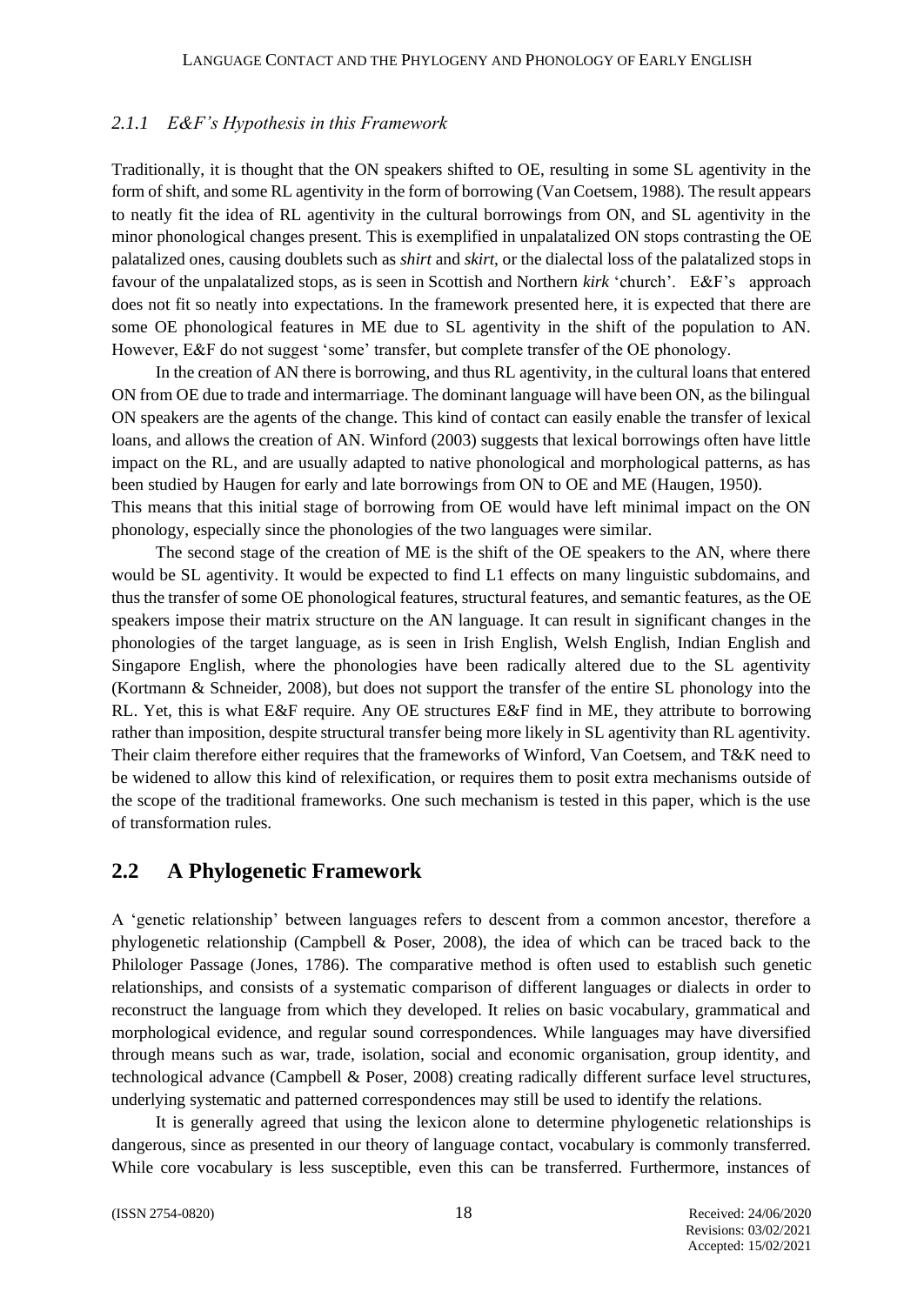nursery forms, onomatopoeia, and sound symbolism make it unreliable for deterministic classification. Linguists have therefore mainly focussed on phonological and grammatical correspondences.

The need for regular sound correspondences in the comparative method was identified by Hübschmann (1875) long before the neogrammarian doctrine detailing the exceptionlessness of sound laws. It is now recognised that sound correspondences are necessary in determining phylogenetic relationships, and almost all consider them strong evidence (Campbell & Poser, 2008). While there are other sources for phonological similarity, if regular correspondences can be identified, then irregularities can be excluded. Similarities from other sources include analogy, borrowing through RL agentivity, and L1 effects through SL agentivity. Furthermore, false correspondences can be created if there are enough instances of accidental similarities involving the same sounds, and also if linguists are lax about the semantic meanings of the cognates discussed, since it is easier to find correspondences if meanings are relegated. As a result, there can be systematic correspondences between items that look different on the surface; resemblance simply is not enough, and regular correspondences are crucial. While there are certain aspects of using sound correspondences to determine genetic relationship that are problematic, they are still accepted as an integral part of the comparative method.

There is a longstanding ideology that structural features are less likely to have been transferred in a language contact situation, and this has led many to believe that structural evidence is superior in determining genetic relationships, including Sapir (1921), Meillet (1925), and E&F. They refer to the fact that syntax has been thought of as the deepest structure with the most cohesion, and thus hard to influence. They believed that borrowing of structural elements can only occur when the languages are typologically similar. This is most clearly seen in instances of dialect borrowing. An example would be the case of the Hvar dialect (spoken on the Croatian island of Hvar) which had a distinction of genitive/locative vs. dative/instrumental cases which was replaced with the Serbo-Croatian pattern of genitive vs. dative/instrumental/locative (Thomason, 2006).

This has since been argued against by linguists such as Thomason (1980), who showed that morphology is not as stable as thought; cognates vanishing but the morphology remaining unchanged is unlikely. Utmost care must therefore be taken to exclude borrowings from evidence. In the framework of language contact discussed, structural properties do transfer. Phonological and syntactic transfer are typically among the last to be transferred in RL agentivity, but they are still borrowed. In terms of SL agentivity, syntactic transfer is common and usually among the first features to be transferred in a contact scenario.

Winford (2003) discusses the difference between direct and indirect structural transfer. Indirect structural transfer refers to structural changes mediated by lexical borrowing, in which large quantities of lexical borrowing could introduce new structural and phonological features into a language such as derivational affixes in ModE from French or Latin, or phonological fricative voicing due to French influence. In the rare cases where there is direct structural borrowing, it usually involves free morphemes such as prepositions or conjunctions where a simple replacement can occur with RL morphemes of a similar form or function; this naturally requires a high degree of bilingualism, thus being more associated with SL agentivity than with RL agentivity. It is clear that structural borrowing and transfer is subject to some strong constraints, but to say that structural transfer does not occur is therefore untrue, meaning that they must be mitigated against in our application of the comparative method.

#### *2.2.1 E&F's Treatment of the Comparative Method*

The crux of E&F's argument lies in their treatment of the comparative method; they work in a Labovian framework in which structural patterns are not subject to the same kind of conditioning as phonemes and morphology (Labov, 2001, pp. 28–9). E&F do not use phonological evidence in the traditional way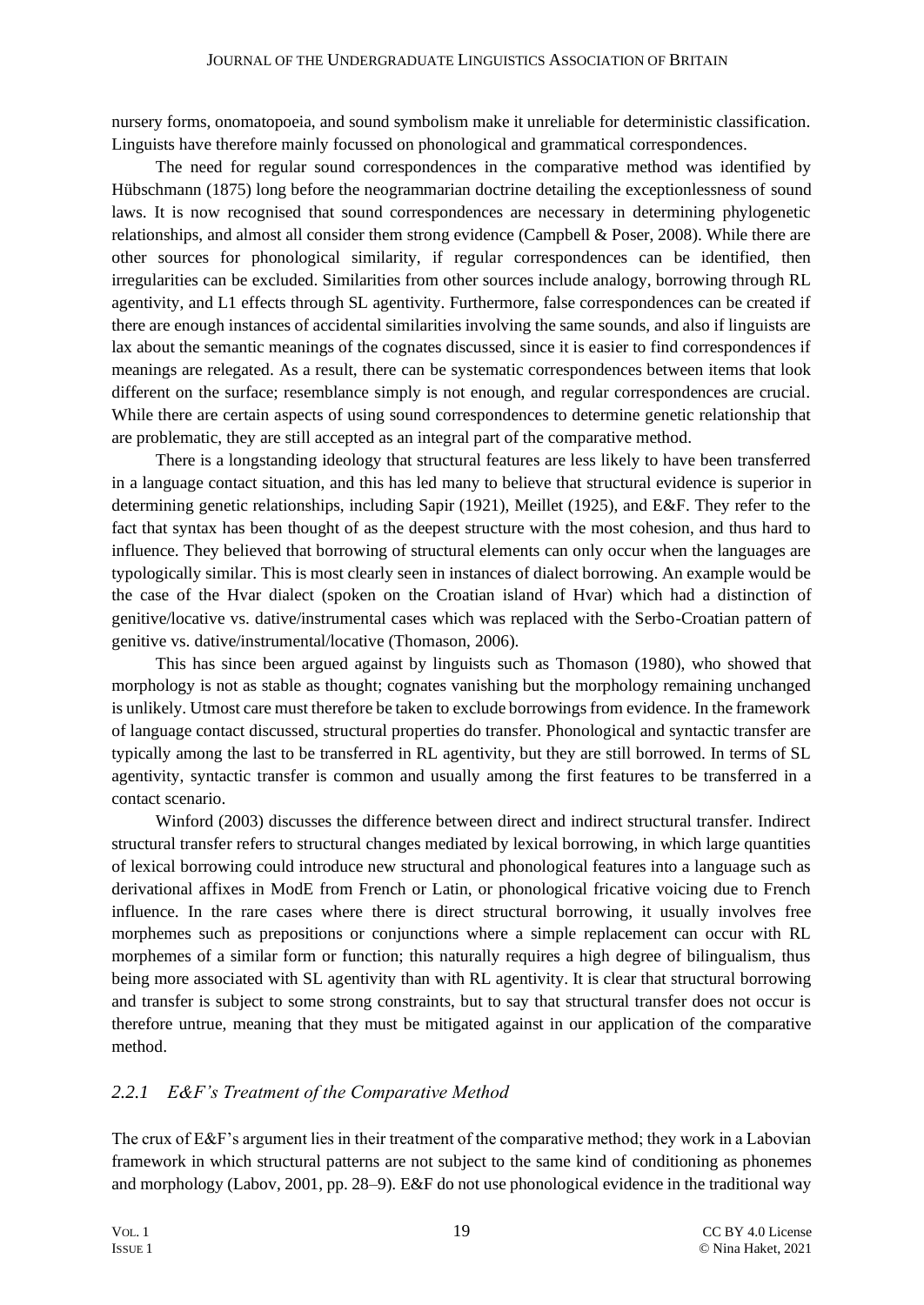in which it is required to evidence phylogeny, focussing solely on a misinformed view that syntax does not change in contact scenarios. This misinformed view is well exemplified by Elderkin (1976, p. 296) who said, 'classification of languages rests on the selection of one part of a language to typify that language, and this selection is arbitrary'. E&F have selected syntax, and their method is unconvincing. To create a stronger claim, the phonology and syntax need to be unified and a way to explain the transfer of the entire phonology needs to be found. If it is proven that a language can have a phonology that is entirely transferred from another language, leaving little or no trace of its own original phonology, this discovery would be catastrophic for the comparative method.

## **2.3 Learnability**

The learnability of the rules proposed will form the central argument as to whether they are plausible in regard to E&F's hypothesis. It has been pointed out that it is not possible to provide definitive proof that something is not learnable (Lai, 2015), since any experiments only prove that a pattern was not learnt by its set of participants. As a result, there is not a widely accepted definition of learnability (Lewis & Elman, 2001). This has not stopped learnability theories emerging, such as the possibility of data compression, or generalisation, as is explored in Gerken, Balcomb, and Minton (2011). This theory suggests that rules which are not generalisable, have too many exceptions, or are context dependent are unlikely to be learnable.

However, this is contested by the fact that speakers are able to learn non-regular patterns, as is shown by irregular verb morphology. Ringe and Yang (2015) looked at this phenomenon and created a tolerance principle consisting of a threshold which, if not exceeded, allows the rule to be extended and lead to the loss of exceptions. This is evidenced by the historical tendency of exceptions to become regular.

While creating mappings from an underlying ON form to a surface OE form may be radically different to other examples of learnability in the literature, it is comparable with generative phonology, or more specifically derivational phonology (Vaux, 2008), in the sense that generative phonology also involves underlying forms subject to a series of rewrite rules or transformations that create the surface forms (Dresher, 2015). Rules may take several forms, but one is in the style of *The Sound Pattern of English* (Chomsky & Halle, 1968) and takes the form  $A\rightarrow B/C$  D. This is the basic formula adopted in this study.

Kaplan and Kay (1994) suggested that all phonological patterns belong to the regular class within the Chomsky hierarchy, and as a result can be defined by finite state automata (Lai, 2015). This means that the transformations between underlying forms to surface forms can be considered regular, and that such rule-based grammars can describe all phonological patterns (Hyman & Plank, 2018), thus being universal.

Since there is no definitive way to define learnability in this context, it is important to generalise the ideas put forward from these different approaches. These phonological operations have been found to be regular, so this work hypothesises that the mappings created between OE and ON should be regular too. It is evident that these are the types of patterns which speakers are able to learn, though it does not disprove that speakers cannot learn others. Regardless, this view shall be taken into the creation of the mappings.

## **2.4 Intelligibility and Dialect Congruity**

The idea of creating mapping rules between two closely related varieties has been utilised in intelligibility and second dialect acquisition studies. Hockett (1987) created a model for intelligibility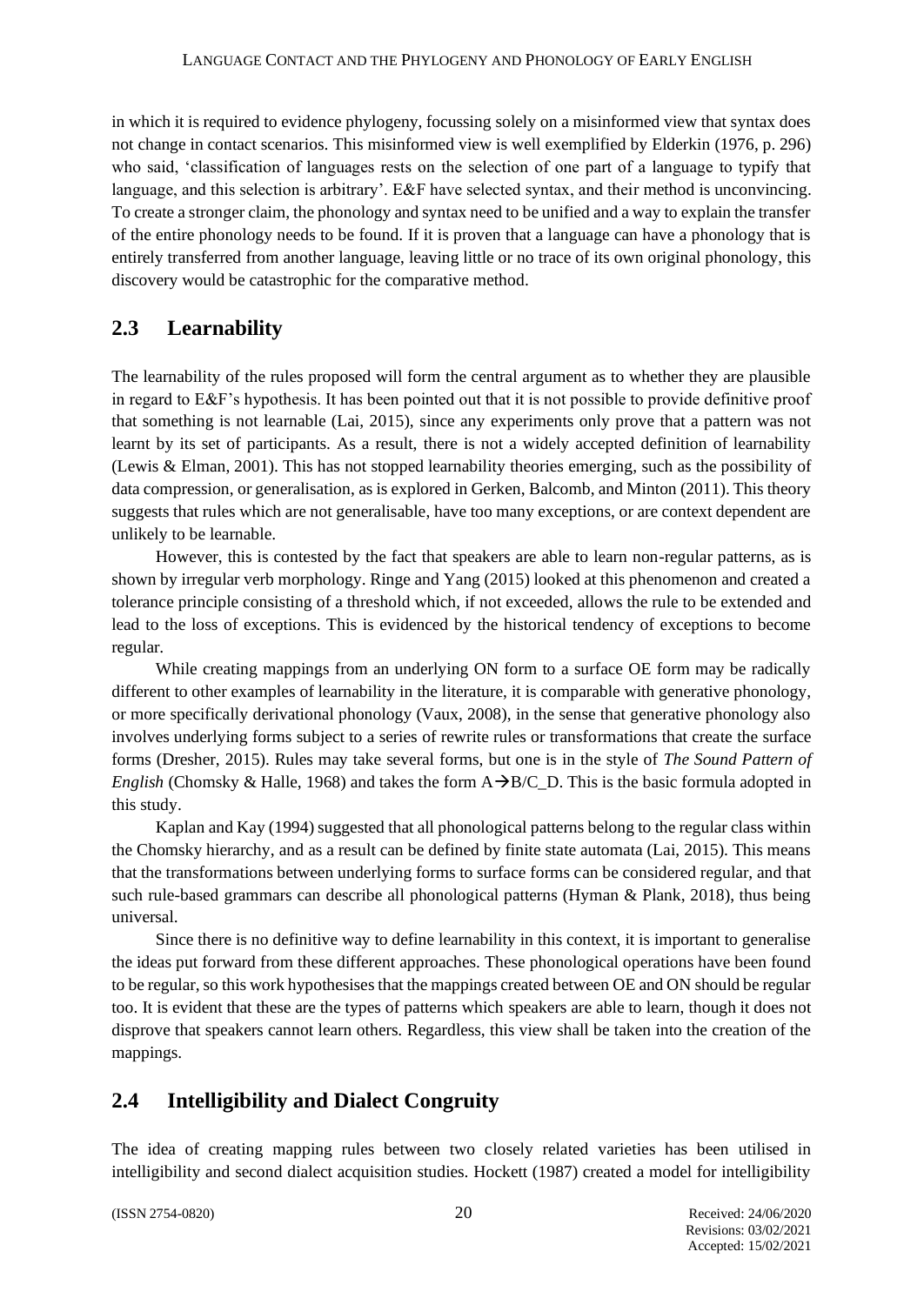involving two modes, which are listening to word identity and listening to word shape. Word identity depends on implicit motor matching, gestalt perception and, most importantly, the switching-code. This code is a series of transformations from the foreign dialect to the hearer's own dialect, and once this code is established, words can be automatically coded and recognised through these transformations. Milliken and Milliken (1993) take a similar approach to dialect congruity and posit that intelligibility correlates with phonological correspondences between two varieties, thereby making intelligibility a property of phonological correspondence rather than phonetic similarity. Key to their theory is dialect congruity, which describes whether correspondences can be generalised and exceptionless. While Milliken and Milliken offer no quantifiable dimension to their proposal, the idea behind their theory resonates with the mappings posited in this dissertation. Townend (2005) used the above theories to explore intelligibility in Viking age England, looking in particular at place names and the systematic swaps made by ON speakers in their references to these places or people. Townend (2005) concluded that the level of intelligibility suggested that ON and OE should be treated as different dialects rather than different languages, and looked briefly at some phonological correspondences identified in these place names, including palatalization and assibilation.

The approach taken in this study will be broader and look at the language in general rather than at place names only, and also consider the two varieties as different languages rather than different dialects, making this a question of shift and contact induced change rather than intelligibility.

Furthermore, the mappings posited here will be in the opposite direction, from ON to OE rather than from OE to ON, to test E&F's theory of a NGmc origin for ME. Regardless, it is useful to see the same methods applied in other domains.

## **3 Hypothesis**

Having now looked at why mappings are necessary to entertain E&F's hypothesis from a phonological perspective, it must be determined what these mappings look like and whether they are realistic or achievable. The hypothesis of this work is that the mappings required to transfer the OE phonology onto the ON phonology will be arbitrary, and therefore cannot be learnt by neither the children using it as primary linguistic data, nor adults who are in the process of shift.

## **3.1 Methodology**

This work aims to create a set of transformation rules to map the ON phonology to the OE phonology using gemination, Holtzman's Law, and palatalization, which are traditionally used as a diagnostic for NGmc and WGmc branch membership. Examples will be found in dictionaries of OE, ON and PGmc. The aim will be to create plausible, logical, and cognitively simple mappings, and most importantly, these rules must be learnable for L2 learners and native speakers alike. If they become too numerous, complicated, sporadic, or a word-for-word enterprise, then these mappings cannot be learnt and therefore cannot account for the continuation of the OE phonology.

Mappings will take the form of one segment or cluster becoming another in a collection of transformation rules. They do not need to be plausible sound changes, since this is not an instance of sound change, but an instance of cognitive mapping by the L2 learners of AN transferring their OE phonologies to the ON/AN words.

Take initial /v/ in ON. There is a rule between Proto-Norse and ON that all initial /w/ become /v/, whereas this rule did not apply in the WGmc branch, where it remained /w/. ON therefore has *verpa* 'to warp' where OE has *weorpan*. The mapping here is thus as simple as /v/ to /w/ word-initially. Other examples include ON *vika* 'week' compared to OE *wicu*, ON *vara* 'to warn' compared to OE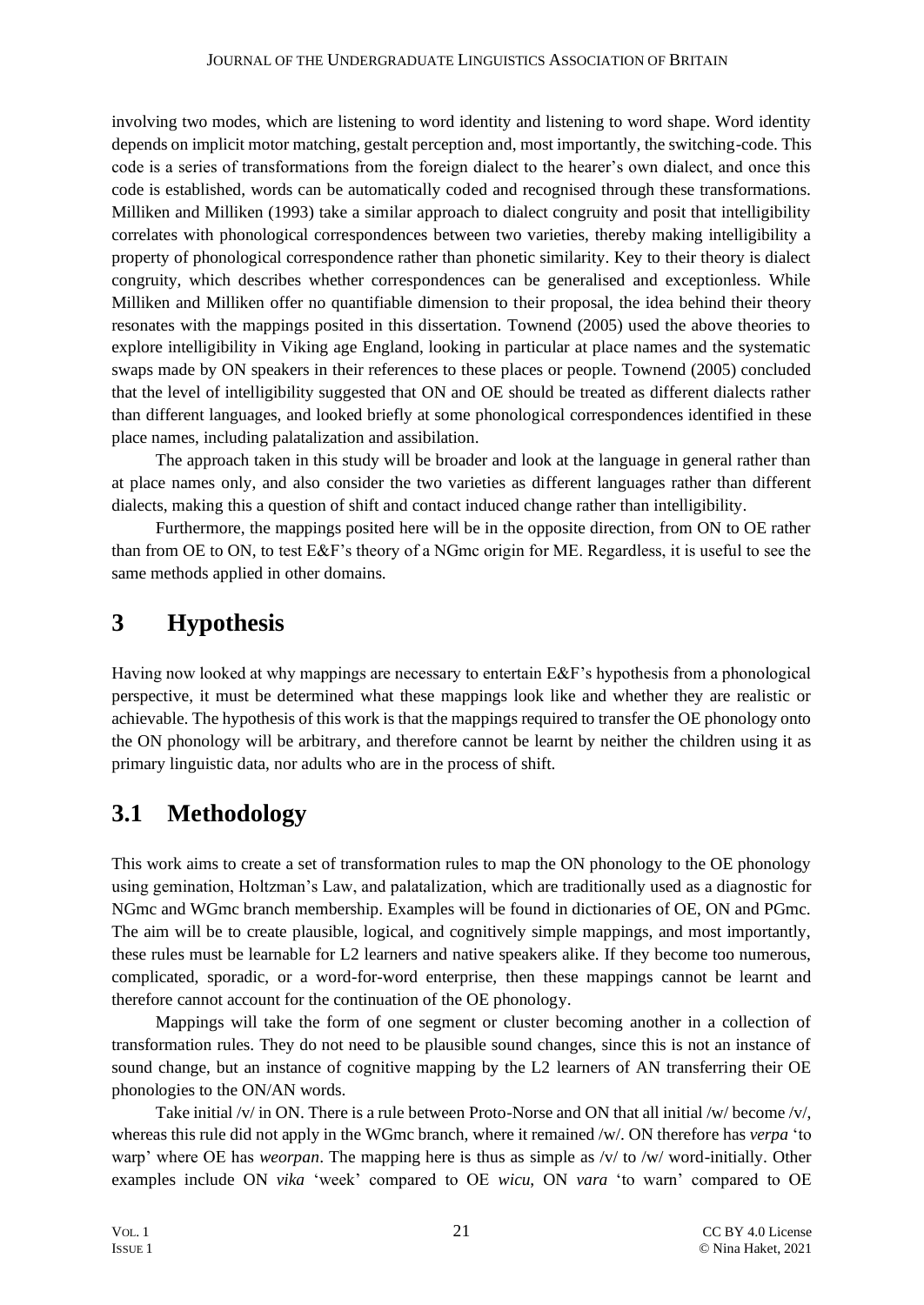*war(e)nian*, ON *vapn* 'weapon' compared to OE *wǣpen*, and ON *vif* 'wife' compared to OE *wīf* (Ross, 2002). This is a straightforward mapping and appears to pass the learnability test, and if the entire ON phonology could be mapped to the OE phonology in this way, E&F's hypothesis may be plausible.

## **3.2 Resources and Data**

The resources that will be used for the present study are the *Bosworth-Toller Anglo-Saxon Dictionary* (Bosworth, 2010), the *Oxford English Dictionary* (The Oxford English Dictionary Online), *the English-Old Norse Dictionary* (Ross, 2002) and the *Etymological Dictionary of Proto-Germanic* edited by Guus Kroonen, which is part of the Leiden Indo-European Etymological Dictionary Series edited by Alexander Lubotsky (Kroonen, 2009). This work will be taking examples of words exemplifying gemination, Holtzman's Law, cluster simplification, and palatalization to demonstrate that the mappings required by E&F are not only difficult, but impossible.

## **4 Gemination, Holtzman's Law and Cluster Simplification**

The way that NGmc and WGmc treat Gemination, Holtzman's Law, and cluster simplification highlight the impossibility of such mappings. PIE had no length contrasts in consonants, only in vowels, meaning that the development of gemination occurred in the Gmc branch separately.

## **4.1 Divergences between West Germanic and North Germanic**

In OE, all consonants except  $/r/$  double between a vowel and a  $/j/$  (Townend, 2005). This resulted in forms such as *\*bedjan* (Kroonen 2009, s.v. *bedjan*-) 'to request' in PGmc to OE *biddan* (OED Online, s.v. *bid* v1-). This can be compared to Gothic (Go) *bidjan*, whereas ON *biðja* underwent different processes to gemination. In a second round of gemination, voiced stops geminated before /r/, as in *blæddre* 'bladder'. In terms of the treatment of Holtzman's Law, also known as sharpening, medial /jj/ and /ww/ become /ggj/ and /ggv/ respectively (Townend, 2005). Intervocalic glides in strong position geminate, then the first semivowel is vocalised, thus becoming a diphthong. The vowels are then separated, creating for instance OE *trēowe* from PGmc *\*trewwu* 'true' (Kroonen 2009, s.v. *trewwu*-). When not in these contexts, consonants remain single.

In ON, there is a different outcome. Widespread syncope caused consonant clusters to simplify and assimilate, involving mainly  $/r/$ ,  $/h/$  and  $/n/$ , creating large scale gemination that is not present in WGmc. These lost vowels can be considered to be due to 'the strong stress accent on the first syllable', which 'caused in Germanic a progressive weakening of unaccented syllable, which is particularly marked in the case of final syllables' (Prokosch, 1939, p. 133). Phonemes bearing secondary stress were still weakened, causing medial loss of short vowels which has been considered as one of the most distinctive ON sound changes. Holtzman's Law in the NGmc family geminates intervocalic glides in strong position, which then sharpen and form occlusive onsets, causing PGmc*\*trewwu* 'true' to become ON *tryggr*. This ON sharpening is regularly attested in ON and Gothic, despite only being visible in a small number of words (Dance, 2019). While Dance notes that the operation remains obscure, it is a definitive marker separating OE from ON and Gothic (despite ON and OE forming a NWGmc family excluding Go). As a result, there are instances such as ON *tveggja* and Go *twaddje* compared to OHG *zweiio* and OE *twēġa*, meaning 'two' (Dance, 2019).

## **4.2 Consonant Clusters**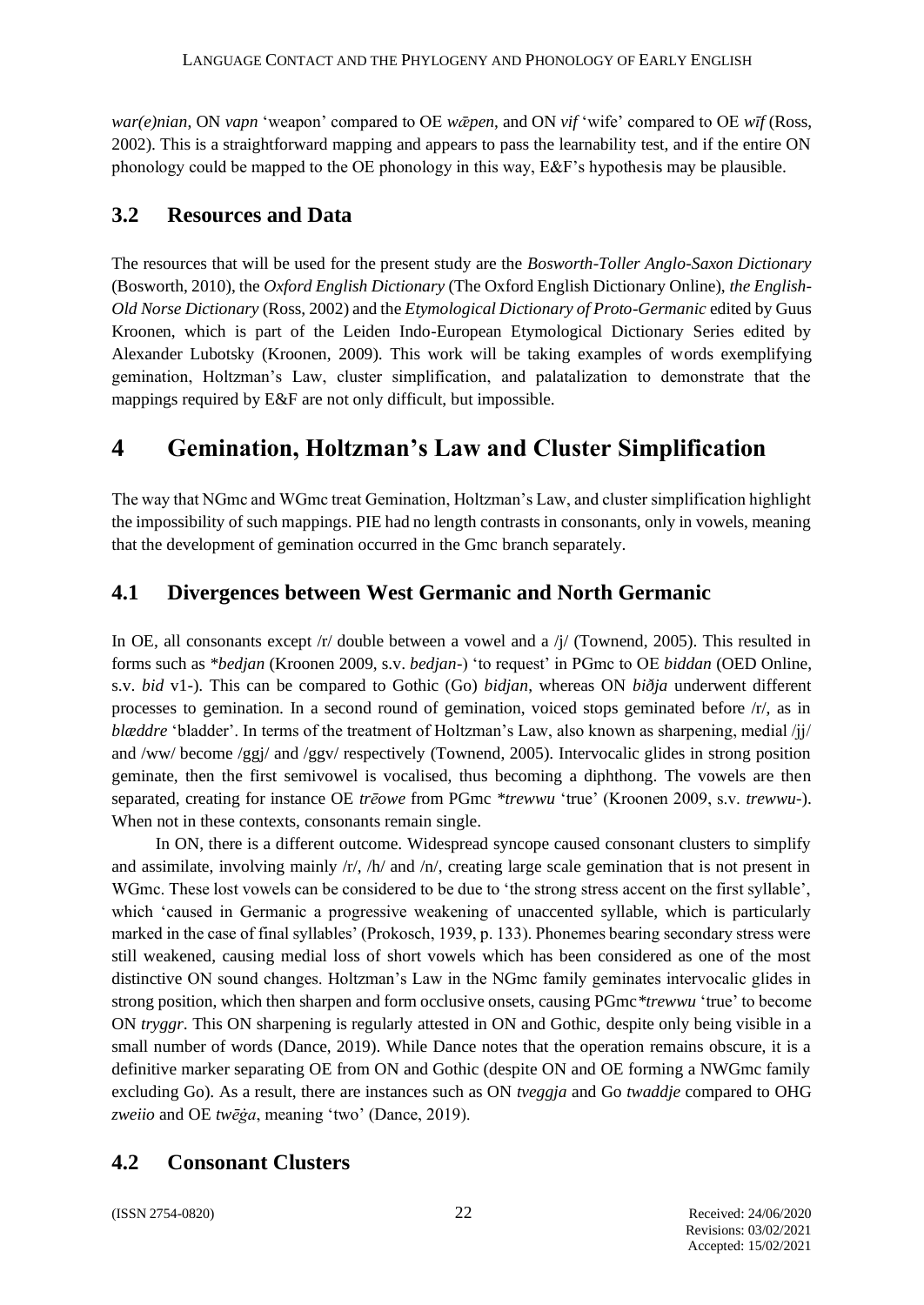The geminated consonants caused by syncope in ON must be mapped onto the consonant clusters that are maintained in OE. It could be hypothesised that this occurs through dissimilation of the two consonants to restore an arbitrary consonant that was there before, but without there being a particular conditioning environment for it. It would therefore be necessary to posit spontaneous arbitrary dissimilation. However, there were numerous consonants involved in the ON syncope gemination resulting from both progressive and regressive assimilation, such as  $\langle mp \rangle \rightarrow \langle pp \rangle$ ,  $\langle nk \rangle \rightarrow \langle kk \rangle$ ,  $\langle nt \rangle \rightarrow \langle tt \rangle$ ,  $/$ kd/  $\rightarrow$  /dd/, /kn/  $\rightarrow$  /nn/, /ht/  $\rightarrow$  /tt/, /ðl/  $\rightarrow$  /ll/ /dt/  $\rightarrow$  /tt/, /lð/  $\rightarrow$  /ll/, and /nð  $\rightarrow$  /nn/ (Townend, 2005). Many of these processes have precisely the same outcome despite involving different consonants. Without some teleological knowledge of the PGmc form, how would learners know which mapping to opt for? There will be consonant clusters in OE in cognate words, which would aid in the mapping, but it would still remain arbitrary and spontaneous, and on a case-by-case basis.

For example, a /tt/ in ON could be traced back to /ht/ /nt/ or /dt/ in PGmc and WGmc, but since the OE word shows a /nt/, a /tt/  $\rightarrow$  /nt/ mapping will be chosen. Another word with /tt/ could be cognate to another OE word with /ht/, and so a /tt/  $\rightarrow$  /ht/ mapping would be chosen. There is no regularity here, no rule that can be applied; it is a case-by-case basis. Taking the /tt/ cluster in ON, words such as *brattr* 'sheer' equate to the OE cognate *brant* (Kroonen 2009, s.v. *branta*-) (Townend, 2005). The /tt/ cluster in *brattr* would need to map to /nt/ to create the correct correspondence, meaning this can be posited as a mapping rule. However, this does not hold when looking at other words. ON *réttr* 'right' would by this logic map to OE *\*rent*, but in reality, it corresponds to OE *riht* (Kroonen 2009, s.v. *rehta*).

There would also need to be a mapping from /tt/ to /ht/. This is also found in other lexical items, such as OE *drihten* 'lord' compared to ON *dróttinn* (Kroonen 2009, s.v. *druhti*-), as well as OE *neaht* 'night' compared to ON  $n\acute{q}t$ t (Kroonen 2009, s.v. *nahti*-). Whether /tt/ maps to a /ht/ or /nt/ is not evident from the surface realisation, again thereby invoking either comparison with the OE form or teleology to explain how the correct mapping occurred. Since the contexts presented here are close phonologically, both involving word final clusters in OE following vowels, it must be more than a game of chance as to whether the correct mapping is chosen.

Another way of making a mapping would be to posit that the geminate falls into a singleton, but then spontaneous and unconditioned epenthesis of a consonant adjacent to it would have to occur. ON *brattr* 'sheer' would become *\*bratr* followed by epenthesis of the /n/ (along with loss of the /r/ suffix) to form OE brant. ON *dróttinn* would become *\*drotinn* followed by ephenthesis of /h/ (along with a change in the vowel) to form OE *drihten*. Similarly, this leads to the problem of how speakers would know which consonant to insert, since there are once again have examples of an /n/ and /h/ being inserted without a specific conditioning environment. Languages do not have memories, so inserting a consonant to match a historical form that arose via simplification is a counterintuitive explanation.

To exemplify this, the development of PGmc *\*drinkana* 'to drink' shows the difficulty of this mapping. *\*drinkana* comes from PIE *\*dhrénge* (Kroonen 2009, s.v. *drinkan*-) The ON form is *drekka*, therefore showing the consonant cluster simplification from /nk/ to /kk/, as well as the loss of final /n/ which is common and advanced in ON compared to OE (Townend, 2005). The vowel is lowered from/i/ to /e/ through a-mutation of the following /a/. On the other hand, there is OE *drincan* (OED Online, s.v. *drink* v1-), where the  $<<>$  represents a /k/, meaning that the form has undergone little or no change from the PGmc form. To map from *drekka* to *drincan*, the onset cluster would have to be maintained, and the vowel would have to raise back up to /i/. However, the consonants pose a larger problem. /kk/ needs to dissimilate back to /nk/, and thus reinsert a segment after an assimilatory sound change got rid of it. As discussed, an ON cluster could stem from multiple origins, meaning that only teleology or the OE version contributing to arbitrary decisions could cause the correct reinsertion of the /nk/ cluster.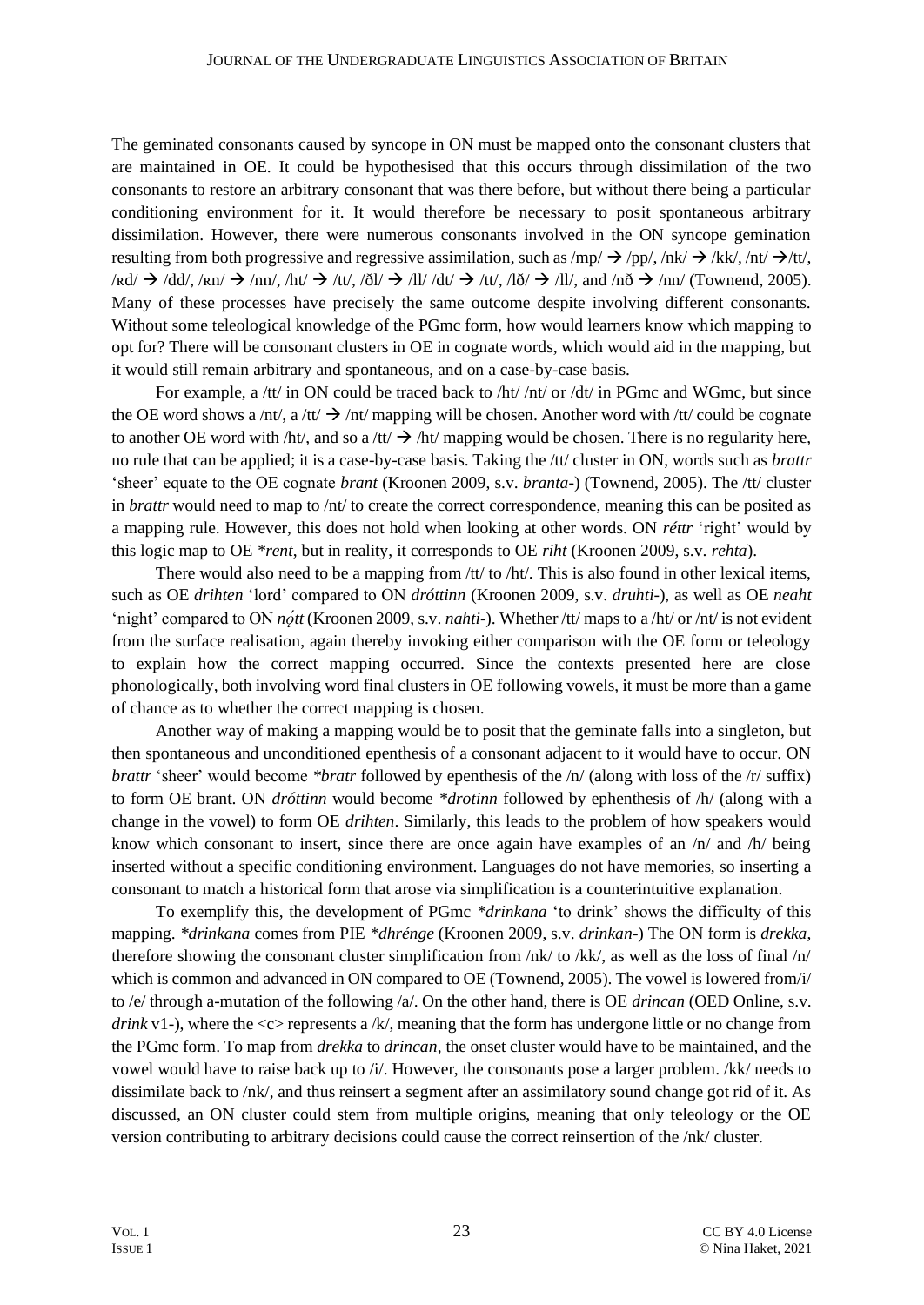#### **4.3 Holtzman's Law**

Moving on to the treatment of Holtzman's law in the two languages, it becomes evident this is equally complicated. Both involve semivowels geminating in strong prosodic position, but those in ON would have to lenite the onsets back to glides. The problem occurs when considering the fact that these then have to diphthongize and turn into separate vowels. What is needed is a direct mapping from /ggj/ to the diphthongs or vowels created by Holtzman's law in OE. The same problem as with the assimilations thus arises; what segments would /ggj/ need to map to in certain situations?

Looking at some instances of Holtzman's law in NGmc and WGmc, it appears as if there is not a simple correspondence between the words in question. Holtzman's law is often not as uniform as we would like to believe, and the words displaying the NGmc outcome of Holtzman's law in ON have several different consonant/vowel clusters, rather than the simple /ggj/ and /ggv/ expected.

To start, some words do show the typical /ggj/, such as ON *tveggja* 'two', which corresponds to OE *twēġa* (genitive singular of *twēġen*) (Smith, 1998). Due to OE orthographical practice, *twēġa* is pronounced /tweː.ja/, meaning that the correspondence here is /ggj/ to /e:j/. If this rule could be applied to all instances of /ggj/ then mappings may be possible There are also several instances where the outcome in NGmc is /ggr/, as is the case in ON *tryggr* 'true' and ON *gloggr* 'sharp minded'. The OE cognate for *tryggr* is *trēowe*, while the OE cognate for *gloggr* is *glēaw* (Smith, 1998). This would mean that positing the mappings /ggr/ to /ēow/ as well as /ggr/ to /ēaw/. While these are close, multiple mappings are still required.

There may also be a vowel following the geminated  $/g/$  in NGmc, and these again need different mappings onto OE words. ON *skuggi* 'shadow' corresponds to OE *sċua* (Smith, 1998). This would require a /ggi/ mapping to a complete diphthong /ua/. ON *bryggia* 'bridge', corresponding to OE *brycg,* is different from any of the others discussed (Smith, 1998), since the outcome is not a diphthong or semi-vowel, but a voiced affricate /yd͡ʒ/. Finally, there is ON *tryggua* to OE *trūwian/trugian* (Smith, 1998), where there would need to be a mapping of /yggua/ to /ūwia/ or /ujia/. This serves to highlight that there is not only the problem of many OE outcomes for a single ON feature, but also many OE outcomes for many ON features. There does not seem to be a single cohesive unit that would make the comparison straightforward, neither to linguists nor to speakers.

PGmc *\*trewwu* (Kroonen 2009, s.v. *trewwu*-) 'true' derived from from PIE *\*dreuHu* developed to *\*triwwjaz* in the proto-ON branch. Then *i*-umlaut changed /e/ to /i/ and, most importantly, there was gemination of /w/ in strong prosodic position to /ww/ which then hardened to /ggw/. Finally, the ON form gained an /r/ ending from /iz/ *i*-stem nominative singular ending in PGmc. This then formed ON *tryggr*. To get to the OE version, *\*trewwu* becomes *\*triuwjaz*, which already shows the vocalisation of the first semi-vowel which is characteristic of the WGmc branch. The diphthong formed then separates the segments, so there is OE *trēowe* (OED Online, s.v. *true*, adj., n., adv., and int), and later ME *treu* (Middle English Compendium Online, s.v. *treu*, adj.). As previously mentioned, going from /ygg/ to /yww/ to /iuw/ to /ēow/ is plausible since it involved lenition and assimilation processes, but going from /ygg/ to /ēow/ will be difficult. Not every /ygg/ will map onto /ēow/ as is exemplified by the above discussion, and thus we also need to consider /e:j/, /ēow/, /ēaw/, /ua/, /yd $\frac{1}{3}$ /, /ūwia/, and /ujia/.

## **4.4 Old English Gemination**

Moving on to mappings involving consonants that geminate in OE but not in ON, even more mappings must be posited. ON gemination only occurred in Holtzman's Law due to the syncope and resulting assimilation, whereas OE had many more contexts, such as all consonants except /r/ doubling between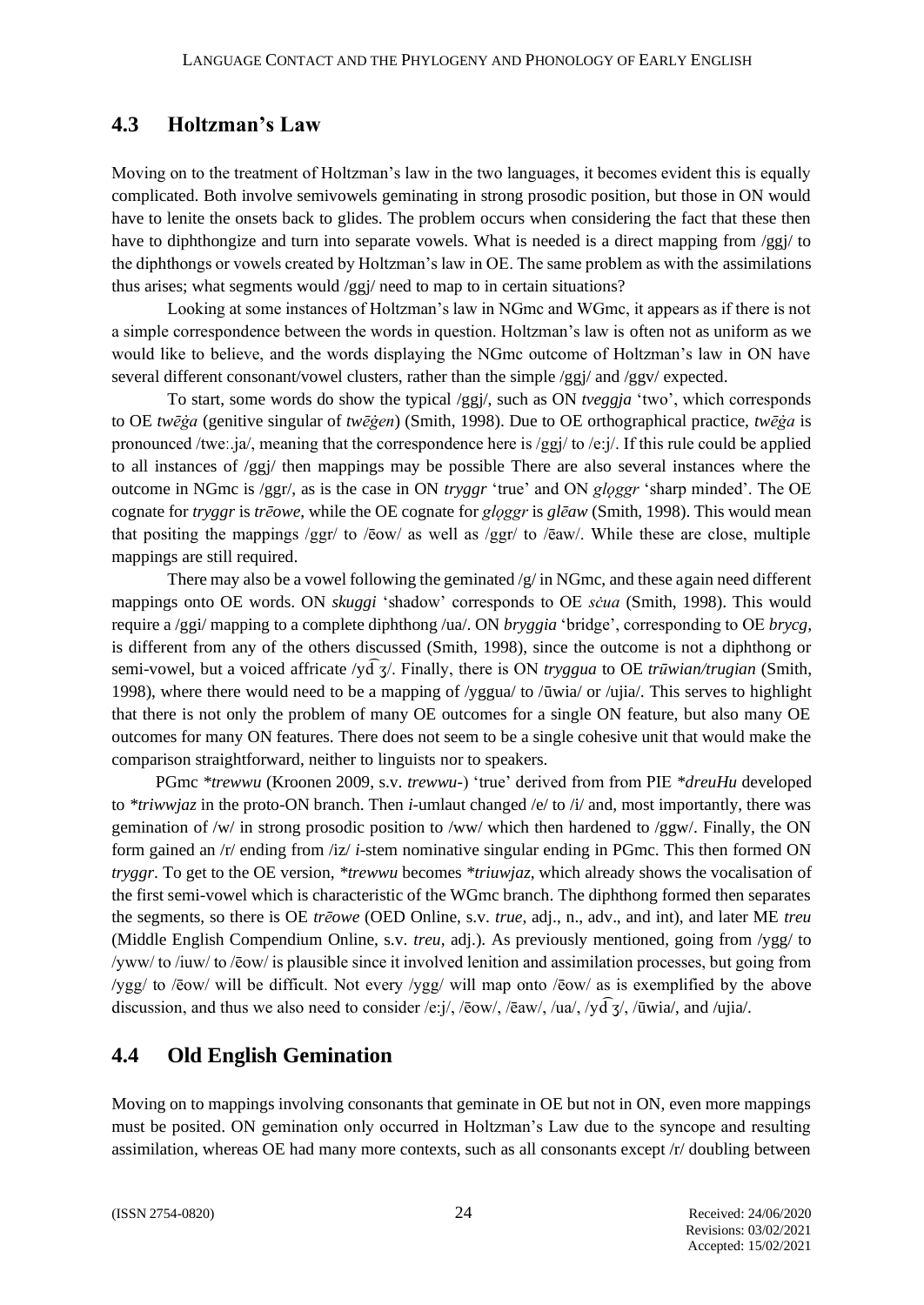a short vowel and  $/1$ , and voiced stops geminating before  $/r$ . The remaining OE geminate consonants would have to be derived from those that remain singletons in ON.

Concerning the consonants doubled between a short vowel and  $\pi/$ , a mapping would consist of all single consonants except /r/ geminating between a short vowel and a /j/. It is not as simple a case as this; instead, there is a change from ON /ð/ to OE /dd/ in some instances. An example is PGmc *\*medja* 'middle' which becomes ON *miðr* compared to OE *middel* (Kroonen 2009, s.v. *medja*-1). Another is PGmc *\*bedjan* which became ON *biðja* compared to OE *biddan* (Kroonen 2009, s.v. *bedjan*-). This therefore suggests that a ON /ð/ to OE /dd/ mapping is required rather than only a rule positing doubling between a short vowel and a /j/. This requirement is mirrored in the outcome of second gemination, which involves voiced stops doubling before /r/. Rather than simply geminating voiced stops before /r/, ON /ð/ to OE /dd/ is evidenced. This is seen in ON *bláðra* 'bladder', which would thus need to map to OE *blaeddre* (OED Online, s.v. *bladder*, n), and the same is seen with ON *naðra* 'snake' compared to OE *næddre* (OED Online, s.v. adder, n). Mappings are therefore needed from ON /ð/ to OE /dd/.

This rule is very deterministic, since not all ON /ð/ can go to OE /dd/. Indeed, there are several words where ON /ð/ is not equivalent to OE /dd/, such as in ON *garðr* 'garden' for OE *geard* (Kroonen 2009, s.v. *garda*-) or in ON *maðr* 'man' for OE *mann* (Kroonen 2009, s.v. *mannan*-). The change must therefore only happen in words and contexts where the PGmc form had either a consonant between a short vowel and a /j/, or had a voiced stop followed by an /r/. As has been previously discussed, the speakers would not have had any knowledge of the proto forms, again creating a mapping that is idiosyncratic. On surface level, there is no reason why ON *miðr* 'middle' becomes OE *middel* but ON *garðr* becomes OE *geard* and ON *maðr* becomes OE *mann*. The environments are almost identical in the ON words, and differences can only be seen in the proto-forms and the changes they have undergone to become the ON words. Speakers do not have this knowledge, therefore mappings become unlearnable.

## **4.5 Summary of Gemination, Holtzman's Law and Cluster Simplification**

This goes to show that mappings which are created by the processes of gemination in English appear to be significantly easier to map onto their ON counterparts than the outcome of cluster simplification and Holtzman's Law, where the variable outcomes make mappings impossible due to the sheer number of exceptions. The learnability is thus compromised, making them cognitively unlikely in the language learners; if they become individualistic then they cannot be learned, neither by L2 learners nor L1 speakers.

## **5 Palatalization**

One of the most problematic areas for mappings is palatalized consonants, but not due to the complexity of the mappings. The Gmc velar consonants /k/, /g/, and /y/ remained as such in ON in all positions (Dance, 2019). However, in OE these have palatalized allophones  $\langle f\bar{f}\rangle$ ,  $\langle \bar{d\zeta}\rangle$ , and  $\langle f\rangle$  before front vowels, and the unpalatalized variants in other positions, which led to the development of these as independent phonemes, still represented orthographically by /k/ and /g/. In terms of clusters, ON retains the Gmc /sk/ cluster, but the same cluster was palatalized to  $/$  in nearly all contexts in OE, except where it was preserved across boundaries and with /r/. Another condition can be placed on the palatalization process in OE, which is that preservation of the velar stop when adjacent to a front rounded vowel fronted by umlaut is common, meaning this will have to be accounted for in the mappings posited for the palatalization process (Simms, 2014).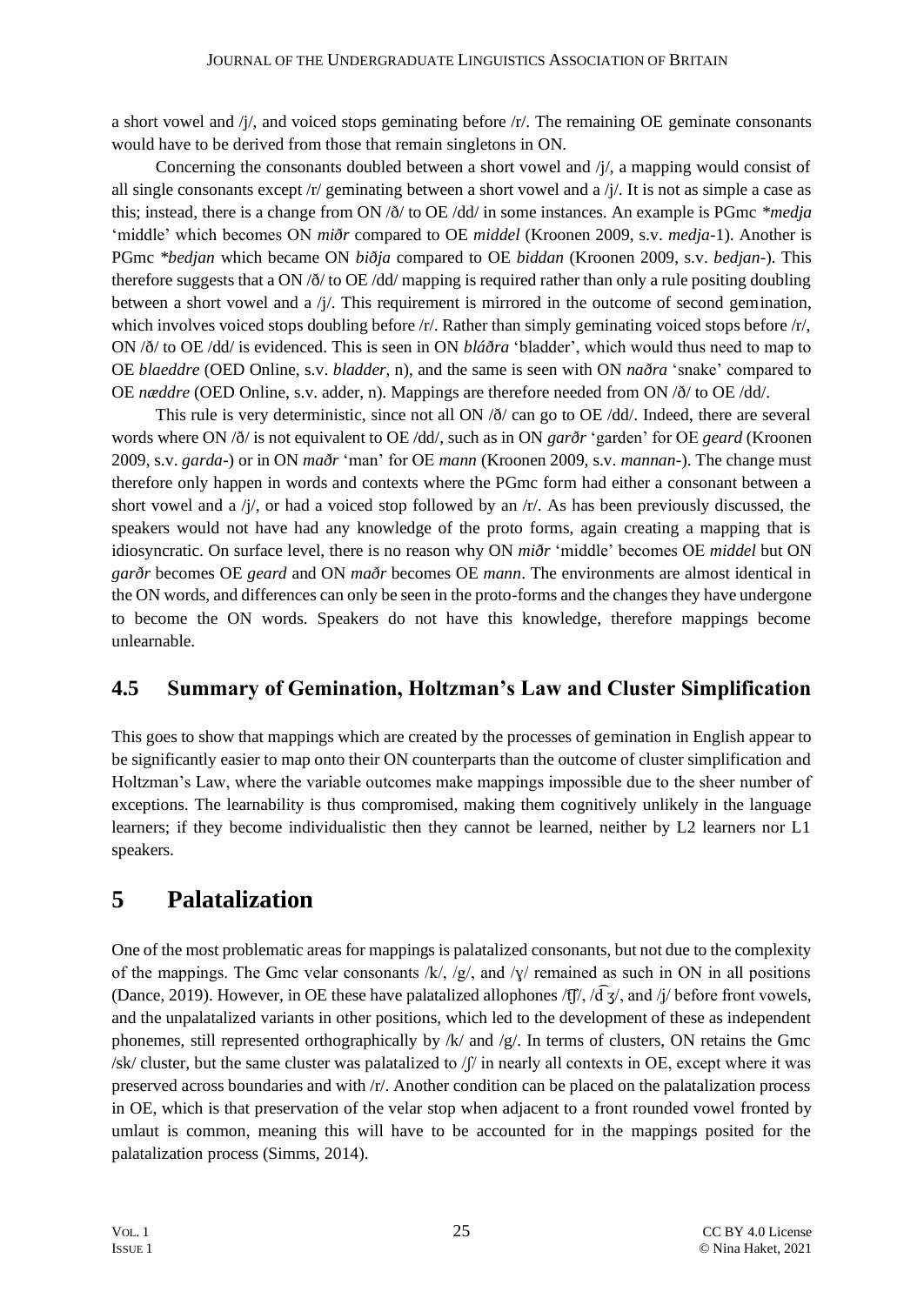One important thing to note is the fate of these consonants and clusters in ME and ModE. In ME, according to the traditional viewpoint, there are loans from ON with the unpalatalized velars and clusters rather than the palatalized ones. These replace the palatalized English words in words such as *give*, exist as doublets with English words such as *shirt* and *skirt*, or remain as dialectal variants for palatalized words, such as *kist* for 'chest' (OED Online, s.v. *kist* n.1-) in some Northern dialects, specifically in Scottish English.

#### **5.1 Palatalized Versus Unpalatalized**

Within the palatalized versus unpalatalized simpleton consonants, there should be a mapping which mirrors the process that happens in OE. /k/, /g/, /sk/, and /y/ would be mapped onto their palatalized counterparts when adjacent to front vowels. This would be simple, and also mirrors processes that are later seen in daughter languages of ON, for example the palatalized velar in Icelandic *gefa* [gj] 'to give'. Norwegian and Swedish /g/ did develop into a glide, and Faroese /g/ affricated with sibilant release (Harbert, 2007). While the mappings do not have to mirror realistic phonological changes, it is interesting to see the same pattern in NGmc language later in their development.

Considering that preservation of the velar stop when adjacent to a front rounded vowel fronted by umlaut is common in OE, the mappings become more complicated, since the source of these front vowels must be considered. For example, OE *cyssan* 'to kiss' has an unpalatalized /k/ in initial position despite being followed by front vowel /y/. It derives from PGmnc \**kussjan*-, where the /j/ in the next syllable caused umlaut of /u/ to /y/ (Kroonen 2009, s.v. *kussjan*). In this case, the ON *kyssa* 'kiss' would need to maintain the velar stop rather than palatalising it after the front vowel. The rule must therefore be refined to state that /k/, /g/, and /y/ palatalise before all front vowels except /y/, since this phoneme was not present in the proto-language.

So, at surface level, this would be an instance that would provide evidence to E&F's proposal, which would require mappings between the ON and OE versions. However, this is not the case.

### **5.2 Loanwords**

According to the traditional approach, in which OE survived and was simply influenced by ON, palatalized variants of words are native and unpalatalized variants are loans, leading to doublets like *shirt* and *skirt*, *ditch* and *dyke*, *witch* and *wicca*, and *church* and *kirk*. In this approach, this would be a simple case of both SL agentivity and RL agentivity; RL agentivity in lexical borrowings from ON that were not adapted fully to the OE phonology, and SL agentivity in phonological transfer from the ON speakers shifting to OE.

Posing mappings to account for these palatalized and unpalatalized variants in E&F's framework becomes problematic. If a conditioned rule is posited such as 'palatalize /k/ before front vowels', then ON *skyrta* 'shirt' would indeed become OE *scyrte*, in which the first sound is palatalized (OED Online, s.v. *shirt*, n; OED Online, s.v. *skirt*, n). However, if this happens then the problem arises of how to account for the lexical doublet in ME *skirte*. The phonological environment is the same, since they both stem from the same cognate, and yet one undergoes palatalization whereas the other does not. The same can be shown for every palatalized-unpalatalized doublet. In cases such as this, the mappings appear incomplete, leaving both the palatalized and unpalatalized variants in the amalgam lexicon.

Even more problematic are cases where only the ON unpalatalized consonant survives, such as in *give*, since that would mean that the transformation rules simply did not apply to this word, even though there was the correct phonological environment for them. Not only do the mappings seem sporadic, but they also seem word specific. This would heavily impact the learnability of the mappings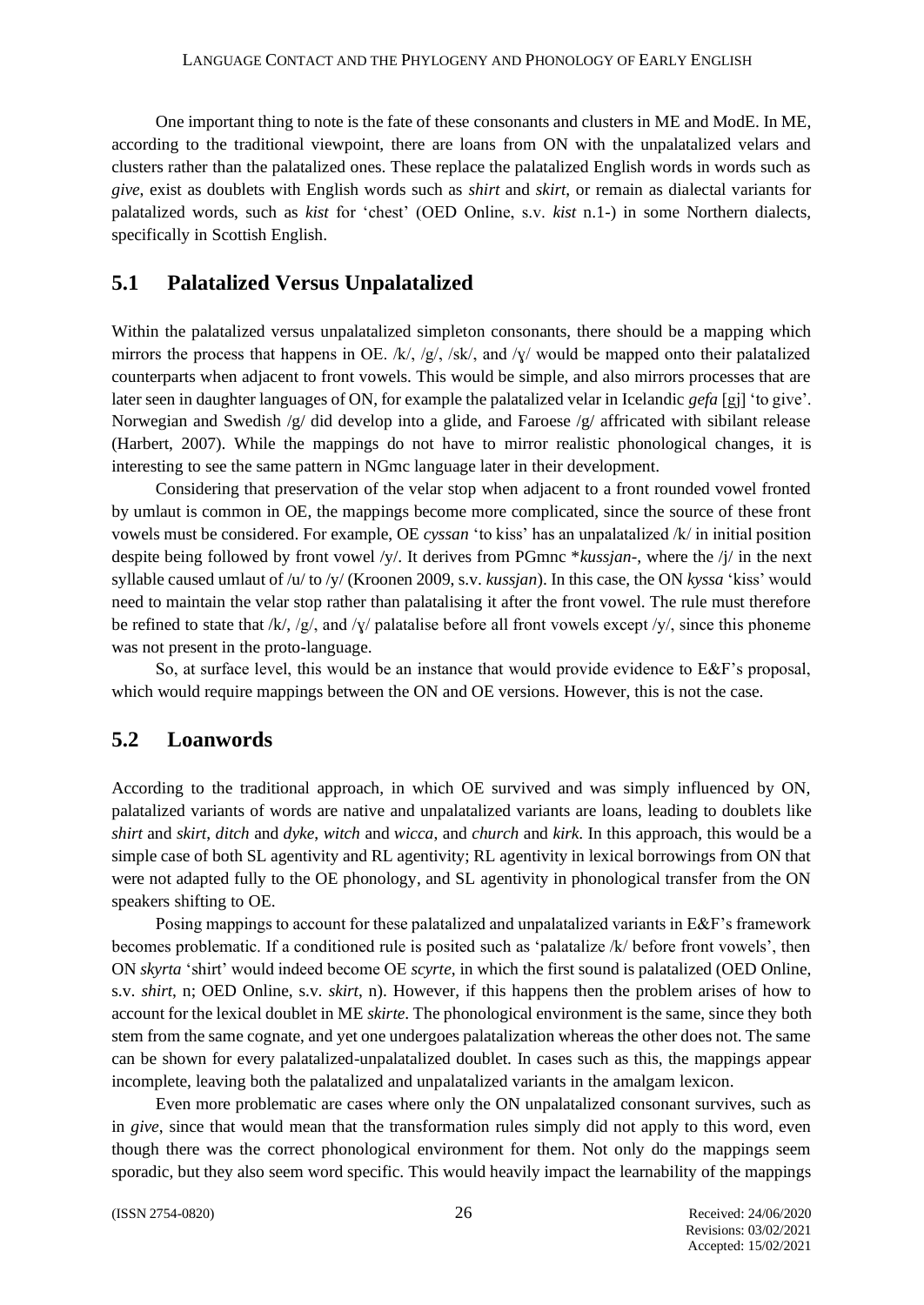proposed. Another option would be that the rules were indeed regular, and these unpalatalized variants were borrowed into ME by RL agentivity due to later contact with NGmc speakers, whether that be through remnants of Norse in England, or through relations across the North Sea.

## **5.3 How to Account for Variation**

Suggesting that the mappings are sporadic or word specific would go against the nature of the mappings in being regular and learnable. This means that to account for the variation found in ME and ModE, extra mechanisms would need to be posited. However, these mechanisms through which they were introduced are unknown. RL agentivity as the source for these stops is a similar proposal to what is traditionally thought to have happened through ON influence on OE. ON speakers shifting to OE brought with them some unpalatalized stops, and loanwords containing unpalatalized stops were welcomed into the OE language through both SL and RL agentivity. Two ways in which ME could have gained unpalatalized stops in E&F's proposal would be through either SL agentivity or through RL agentivity.

SL agentivity has a higher likelihood of impacting the phonology of a language, and yet when this transfer should have occurred, the OE population would have already switched to AN. The OE speakers could not have brought with them these unpalatalized stops since their own phonology did not have them. Since ME under this proposal is a form of relexified Norse, it could be posited that the Norse speakers imposed their L1 habits onto the newly formed ME as they learnt the new phonology transferred by the OE speakers. This would not go against the idea that ME phonology is a continuation of OE, since languages can be genetically related and still incorporate borrowed features (Campbell & Poser, 2008). However, this seems like a specific part of the language to impose L1 habits onto. Phonological transfer is most common in SL agentivity, but one would expect an influence over more aspects of the phonology. What is seen is phonological transfer limited to unpalatalized stops in some contexts but not in other contexts, leaving doublets, some unpalatalized stops, and some palatalized stops. While transfer is not be particularly regular in its outcome, to restrict it to such a domain appears to postulate some modularity in transfer that is unlikely.

As a result of these problems, the most likely proposal is that the unpalatalized forms were borrowed through RL agentivity from NGmc after the mappings were complete, rather than in the creation of AN. This would explain the apparent sporadic nature of the remaining words, in the sense that there are both doublets and single surviving variants without a particular pattern under which to accumulate them. The question is therefore when, and why.

ON did not survive in England, as is evidenced by the lack of written texts in ON after the written tradition restarted in 1150. The chance of borrowing from remaining ON in England after ME had been created though the relexification of ON is therefore small. The other option is that this variant was transferred through language contact across the Norse Sea. This is possible, but it is unknown when the borrowing happened, which groups initiated it, and how the contact occurred. Trade would have put the new ME language in contact with NGmc, but was this contact frequent enough and did it involve enough bilinguals to propose RL agentivity?

Regardless, E&F cannot simply invoke borrowing as an explanation whenever their mappings do not produce the intended outcome, thereby weakening their theory. Borrowing is not a magical process that solves any anomalies. Their proposal appears to violate Occam's Razor (unnecessary multiplication of rules or entities is to be avoided) due to the operation of the mappings, and then sporadic borrowing via some unspecified mechanism rather than only borrowing and transfer through SL and RL agentivity.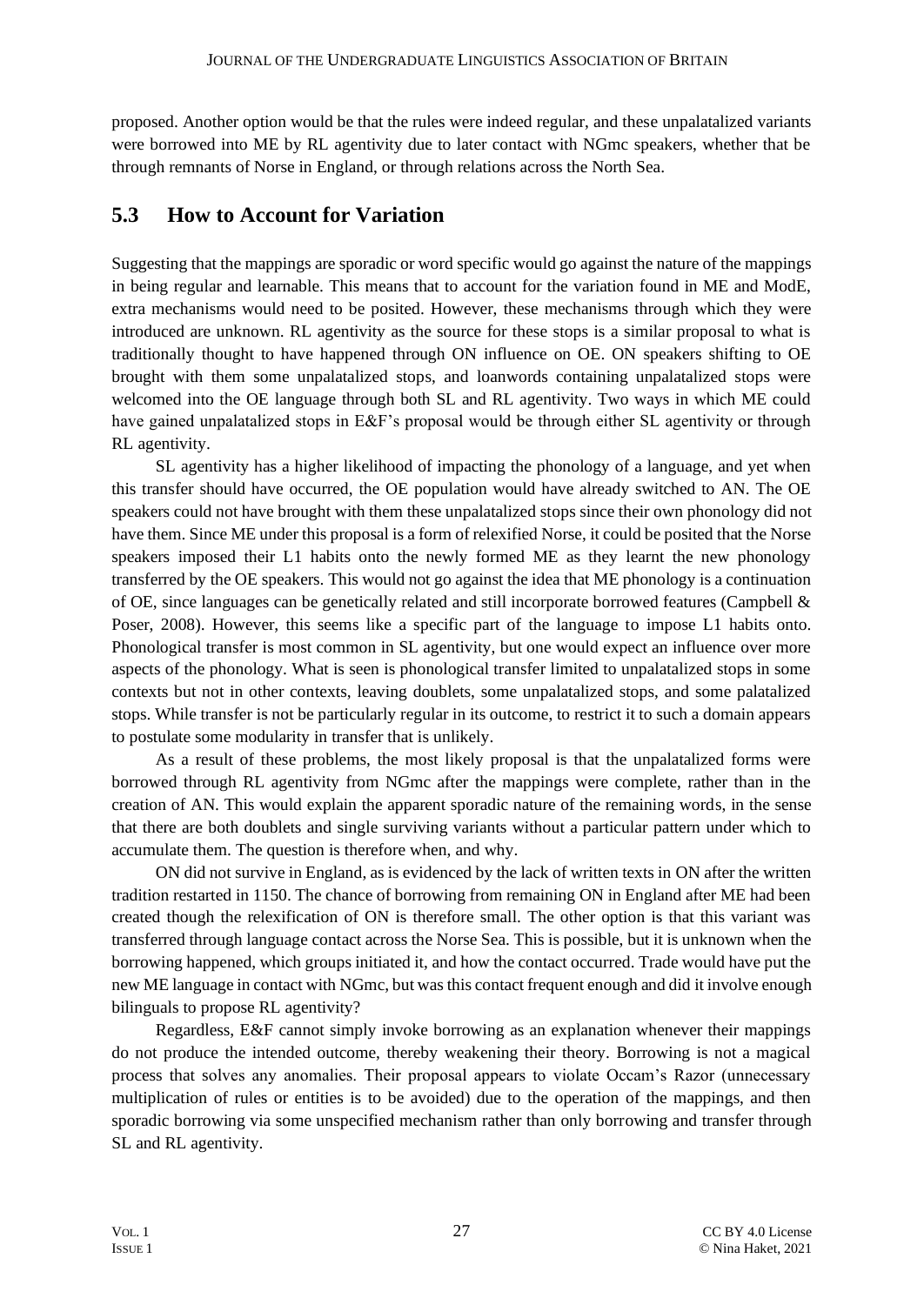An example of palatalization is from the *ditch/dyke* alternation in modern English. Both words come from PIE *\*dheighno*, which gave rise to PGmc *\*dika* (Kroonen 2009, s.v. *dika*-). This *\*dika* then becomes ON *diki*, where the velar stop is maintained as expected. In OE it becomes *dic*, with a palatalized consonant and loss the final vowel, whereas the rest remains unchanged. To map between the ON and OE forms is simple; /k/ becomes /͡tʃ/ due to the front vowel. This leaves the question of how to account for the variance in the palatalized versus non-palatalized consonants in the modern doublets *ditch* and *dyke*. The difference is typically associated with loans, where *dyke* is a loan from ON, in order to explain the maintained velar. In E&F's hypothesis, the only options are to posit a rule that applied the mappings sporadically, leaving some words changed and some untouched, but also some words changed and unchanged simultaneously in order to cause the lexical split, or to say that these words are borrowed. To say that all words with an unpalatalized /k/ are borrowed is plausible, since this is the approach taken in the traditional framework. The difference is that the traditional framework offers a scenario in which this would happen and offers the agentivity and directionality needed to establish the doublets. E&F offer no such explanation. All words with a /k/ before a front vowel in ModE cannot be borrowed in their framework. E&F are unable to account for who it was borrowed from, when it was borrowed, why it was borrowed, or where it was borrowed.

## **5.4 Summary of Palatalization**

To summarise, the mappings viewed in isolation are deceptively simple, but when faced with the complicated reality of the ME and ModE phonologies, mappings do not work without positing some extra mechanisms through which the unpalatalized variants were restored or transferred in some contexts but not others.

## **6 Conclusion**

Now that the complexity of potential mappings has been made clear, it is necessary to evaluate the results of the transformation rules and return to the notion of mappings within our framework of language contact and phylogenetic relation. Then, the notion of mappings generally will be looked at, and finally the problems associated with implementing the mappings in a second language acquisition context will be evaluated.

Looking at the mappings from the study of gemination, Holtzman's Law and cluster simplification, the idea of spontaneous unconditioned epenthesis or dissimilation, complicates E&F's proposal. Singletons do not become geminates in a single definable context, and the idea of teleology and forms returning to their historical states without a conditioning environment is unlikely at best. At first sight, the mappings between the palatalized OE variants and the unpalatalized ON variants was straightforward, but when considering lexical doublets and the large amount of ModE words which have the unpalatalized variants, mappings do not seem sufficient. Extra transfer must have occurred and yet the time, location, and reason of these borrowings are not explained. Mappings cannot be executed and then undone selectively, also causing this mapping to fall apart. Even the small selection of words and sound changes investigated provide evidence that mappings are not a plausible reparation strategy to make up for E&F's shortcomings in not abiding to a theory of language contact or phylogenetic relationship.

The exploration of the theory of language contact of Van Coetsem (1988) and Winford (2003) concluded that a shift from OE to AN should have resulted in features transferring in different domains, since contact induced change is unlikely to be modular, meaning that there should be phonological, lexical, and syntactic transfer of OE into AN to create ME. However, what E&F propose is an entirely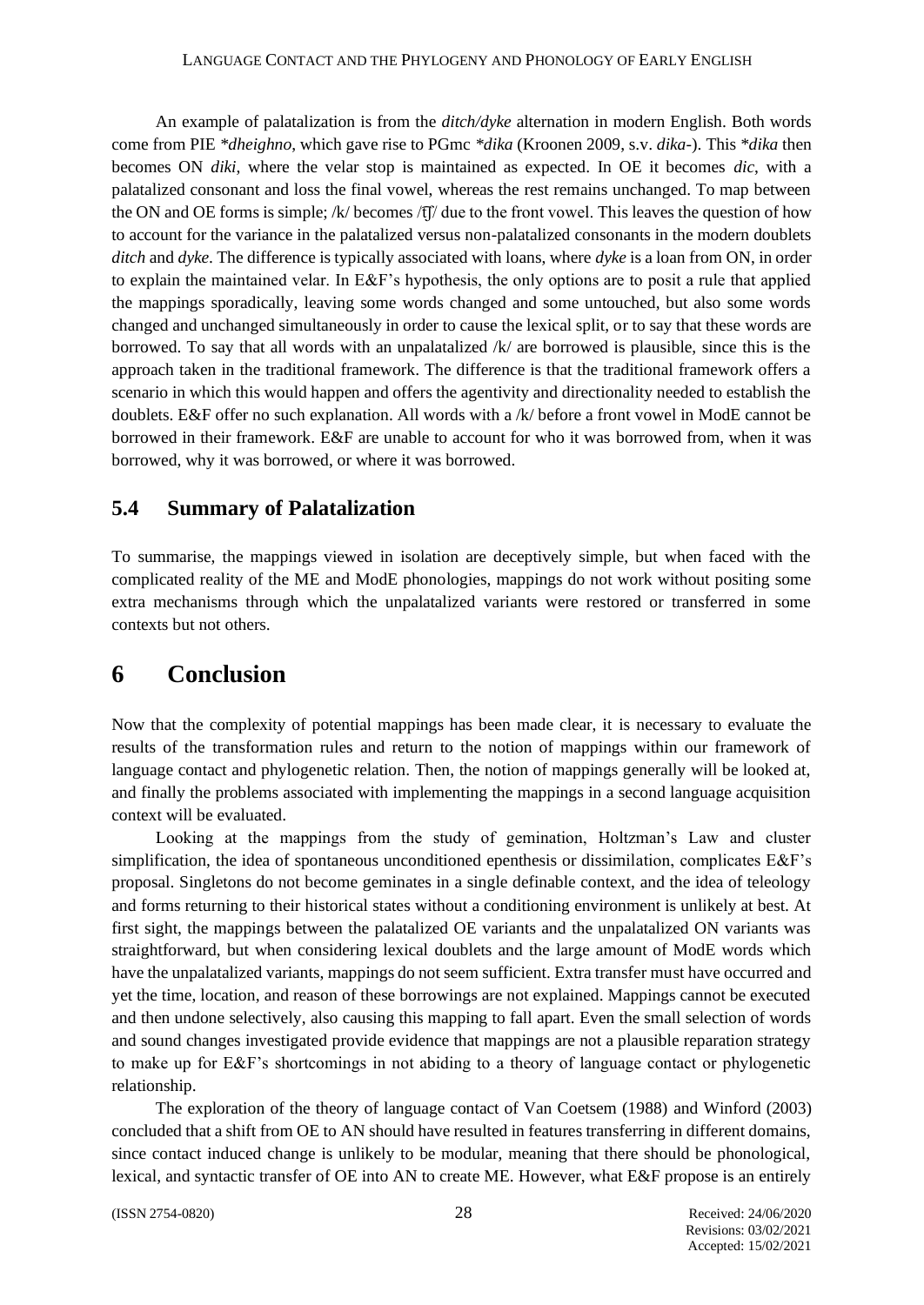maintained ON syntax, and an entirely maintained OE phonology, leading them to conclude that ME is of NGmc origin due to the superior diagnostic powers of syntax, and also seemingly creating modular aspects of the ME language. How this entirely OE phonology was transferred to AN is unclear, since even under SL agentivity, where the most radical transfer of syntax and phonology occur, the theories do not predict transfer of the entire phonology. No clues can be found in Van Coetsem's theory of language contact to explain how these mappings should function. This led to the development of the mappings as a possible solution to this problem which, as has been demonstrated, is implausible and cognitively demanding at best, impossible at worst.

The traditional approach, in stark contrast, does fit well with knowledge of language contact scenarios. With OE as the RL and ON as the SL, there is no requirement of such mapping, and fits with what is known in terms of SL agentivity in lexical loans and RL agentivity in shift. There is influence in the lexicon, the phonology, and the syntax, all to a reasonably minor level, and OE is maintained while ME is recognisable as descended from it. The phonological evidence fits the traditional approach more closely.

Similarly, in failing to use regular sound correspondences and phonology in their application of the comparative method, E&F reject the accepted way of creating the most likely genetic relationships. It is important to their argument that they do this, because using regular sound laws would yield only one conclusion; ME is definitely descended from OE. By introducing the idea of sound correspondences into their hypothesis, the only way that it could still be considered is through mappings. These mappings would devastate the assumptions of the comparative method, since an entirely borrowed phonology could result in altogether different phylogenetic relationships.

The mappings were necessary to make E&F's claim line up with a theoretical foundation, but their lack of success only goes to show that E&F have no phonological basis for what they are claiming. The problems extend not only to the failure of the mappings themselves, but to the failure of mappings altogether. There is no indication as to when these rules developed. This leaves the question of whether they formed when the first loanwords from OE transferred to ON, or later, when the OE speaking population shifted to the new AN. The latter seems more likely due to the greater power of SL agentivity in contact induced change.

Finally, the question of what kind of cognitive mechanisms would account for these rules cannot be answered. Whether they have any kind of psychological reality, or form a more abstract knowledge, the sheer quantity of rules and their exceptions must not be simple cognitively, and so would be difficult to account for via psycholinguistic mechanisms. Theories of second language phonological acquisition, or second dialect acquisition, may be able to shed some more light on the topic in terms of how second language learners map their L1 phonemes onto their new L2, but even mappings like this are unlikely to account for the replacement of an entire phonological system. It would also be interesting to see a large-scale corpora study of the application of the mappings proposed in this dissertation, to quantitatively determine the proportion of the lexicon correctly rendered by the transformation rules.

E&F's solution brings up a lot more questions than it answers, and their hypothesis is weakened, or disproven, by deeper consideration of the phonological evidence available. While it is always interesting to see linguists challenging the traditional assumptions of historical linguistics, in this case significantly more evidence and research would be needed to justify diverging from the norms established.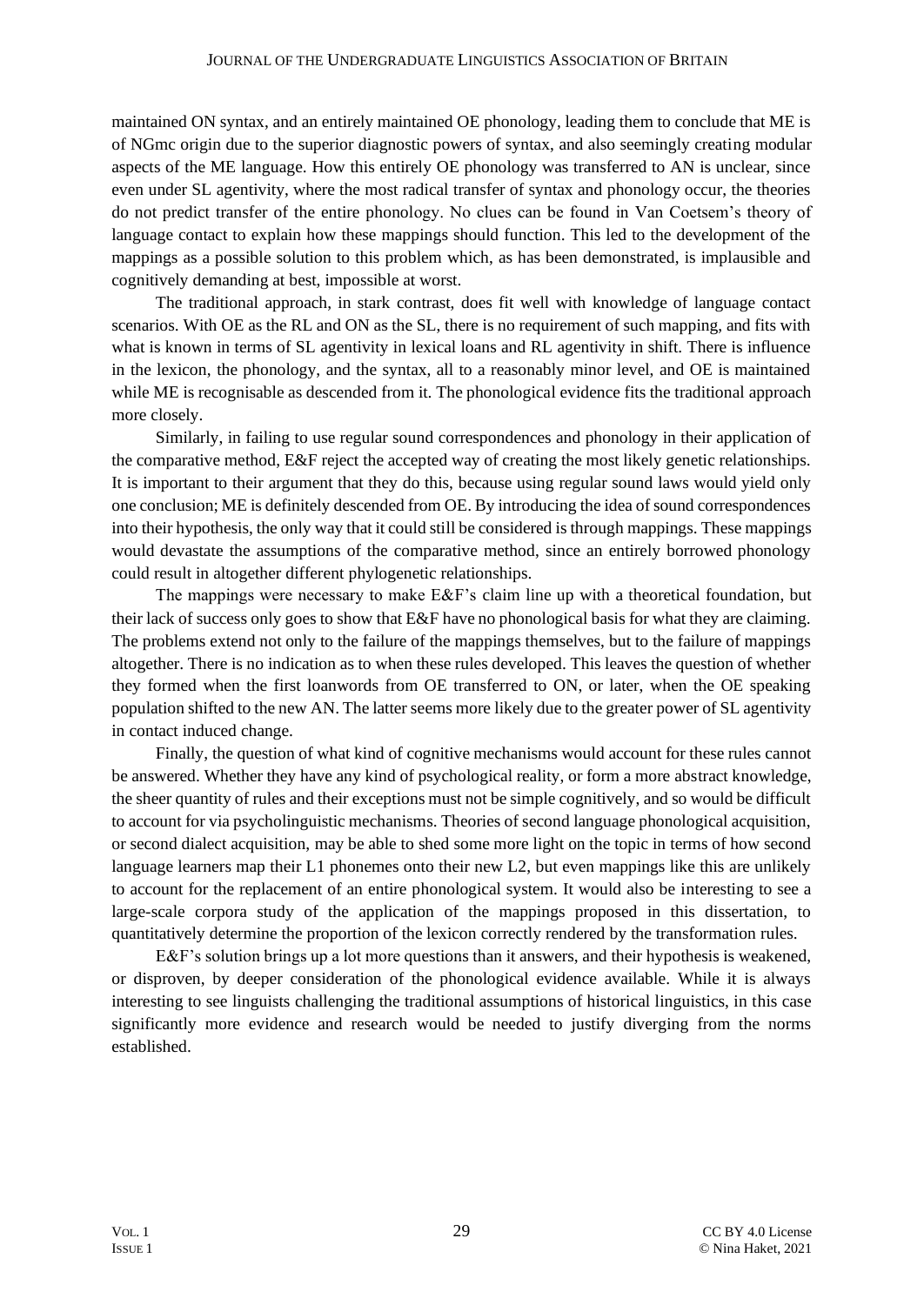## **7 References**

- Arbor, A., & McSparran, F. (2018). *Middle English Dictionary*. Retrieved from Online edition in Middle English Compendium  $\langle$ http://quod.lib.umich.edu/m/middle-english-dictionary/ $>$ .
- Bailey, C.J., & Maroldt, K. (1977). The French lineage of English. In J. M. Meisel (Ed.), *Langues en contact: Pidgins-Creoles-Languages in Contact* (pp. 21–53). Tübingen: Narr.
- Barnes, M. P. (2016). Joseph Embley Emonds and Jan Terje Faarlund: English: The language of the Vikings. *Maal og Minne,* 108(1), 173−179.
- Bech, K., & Walkden, G. (2016). English is (still) a West Germanic language. *Nordic Journal of Linguistics,* 39(1), 65–100.
- Bosworth, J. (2010). An Anglo-Saxon Dictionary Online. (T. N. Toller, Ed.) Prague: Faculty of Arts, Charles University. Retrieved from [<http://www.bosworthtoller.com/>](http://www.bosworthtoller.com/).
- Campbell, L., & Poser, W. J. (2008). *Language Classification: History and Method.* Cambridge: Cambridge University Press.
- Chomsky, N., & Halle, M. (1968). *The Sound Pattern of English.* New York: Harper & Row.
- Dance, R. (2019). Words derived from Old Norse in Sir Gawain and the Green Knight: an etymological survey. *Volume 1. Transactions of the Philological Society,* 116(2), 1– 238.
- Dresher, E. (2015). Rule-based Generative Historical Phonology. In P. Honeybone, & J. Salmons (Eds.), *Oxford handbook of Historical Phonology* (pp. 501–522). Oxford: Oxford University Press.
- Elderkin, E. D. (1976). Southern Cushitic. In L. Bender (Ed.), *The non-Semitic languages of Ethiopia* (pp. 278–297). Michigan: Michigan State University.
- Emonds, J. E., & Faarlund, J. T. (2014). *English: The language of the Vikings: Olomouc Modern Language Monographs Volume 3.* Olomouc: Palacký University.
- Emonds, J. E., & Faarlund, J. T. (2016). Anglicised Norse or anything goes. *Language Dynamics and Change,* 6(1), 49–56.
- Gerken, L., Balcomb, F., & Minton, J. (2011). Infants avoid 'labouring in vain' by attending more to learnable than unlearnable linguistic patterns. *Developmental Science,* 14(5), 972–979.
- Harbert, W. (2007). *The Germanic Languages.* Cambridge: Cambridge University Press.
- Haugen, E. (1950). The Analysis of Linguistic Borrowing. *Language,* 26(2), 210–31.
- Hockett, C. (1987). *Refurbishing our foundations: elementary linguistics from an advanced point of view*. Amsterdam: Benjamins.
- Holmberg, A. (2016). Norse against Old English: 20–0. *Language Dynamics and Change,* 6(1), 21– 23.
- Hübschmann, H. (1875). Über die Stellung des Armenischen im Kreise der Indogermanischen Sprachen. *Zeitschrift für vergleichende sprachforschung auf dem gebiete der Indogermanischen sprachen,* 23(1), 5–49.
- Hyman, L. M., & Plank, F. (2018). *Phonological Typology: Phonology and Phonetics 23*. Berlin: Walter de Gruyter.
- Jones, W. (1786, February 2). The Philologer Passage. *Third Anniversary Discourse to the Asiatic Society*.
- Kaplan, R., & Kay, M. (1994). Regular models of phonological rule systems. *Computational Linguistics,* 20(3), 331–378.
- Knooihuizen, R. (2009). Shetland Scots as a new dialect: phonetic and phonological considerations. *English Language and Linguistics,* 13(3), 483–501.
- Kortmann, B., & Schneider, E. W. (Eds.). (2008). *A Handbook of Varieties of English. A Multimedia Reference Tool. Volume 1: Phonology*. Berlin: Mouton De Gruyter.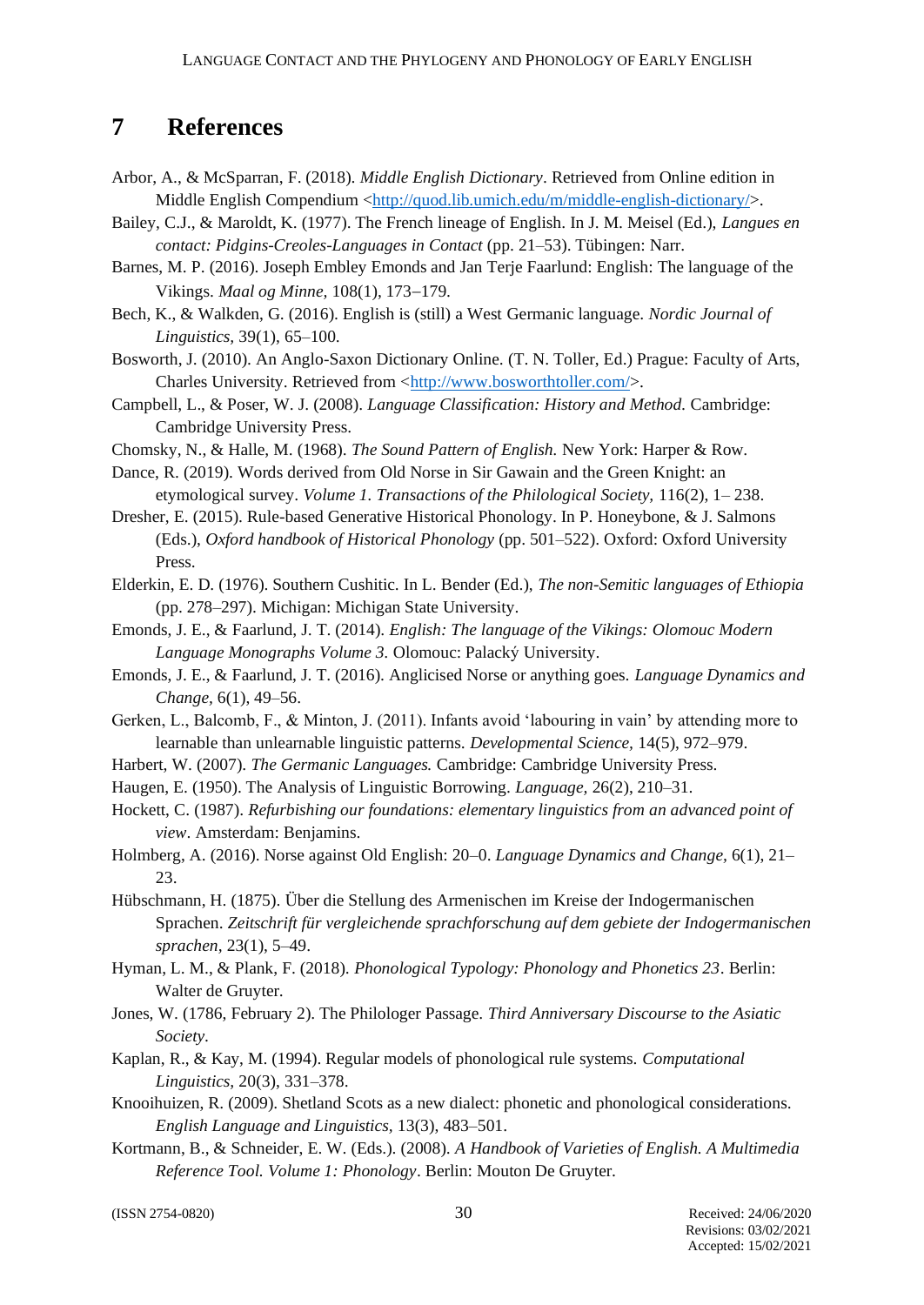- Kroonen, G. (2009). Etymological Dictionary of Proto-Germanic. In A. Lubotsky (Ed.), *Indo-European Etymological Dictionaries Online*. Retrieved from [<https://dictionaries.brillonline.com/search#dictionary=proto\\_germanic&id=pg0001>](https://dictionaries.brillonline.com/search#dictionary=proto_germanic&id=pg0001).
- Labov, W. (2001). *Principles of Linguistic Change: Volume 2 Social Factors*. Oxford: Blackwell.

Lai, R. (2015). Learnable vs. Unlearnable Harmony Patterns. *Linguistic Inquiry,* 46(3), 425– 451.

- Lewis, J., & Elman, J. (2001). A Connectionist Investigtion of Linguistic Arguments from the Poverty of the Stimulus: Learning the Unlearnable. In J. D. Moore, & K. Stenning (Eds.), *Proceedings of the Twenty-Third Annual Conference of the Cognitive Science Society* (pp. 552–557). Mahwah: Erlbaum.
- Lightfoot, D. (2016). English: The language of the Vikings by Joseph Embley Emonds and Jan Terje Faarlund (review). *Language,* 92(2), 474–477.
- Meillet, A. (1925). *La méthode comparative en linguistique historique*. Paris: H. Aschehoug & Company.
- Milliken, M. E., & Milliken, S. R. (1993). System Relationships in Dialect Intellegibility. *International Language Assessment Conference*, (preprint). Horsley's Green.
- Munch, P. A. (1962). Til Udgiveren af "Skandinavisk Gazette". *Illustreret Nyhedsblad* 6, 27– 28.
- Pons-Sanz, S. (2013). *The lexical effects of Anglo-Scandinavian linguistic contact on Old English.* Turnhout: Brepols.
- Poussa, P. (1982). The evolution of early standard English: the creolization hypothesis. *Studia Anglica Posnaniensia,* 14, 69–85.
- Prokosch, E. (1939). *A Comparative Germanic Grammar.* Philadelphia: Linguistic Society of America.
- Ringe, D., & Yang, C. (2015). *The threshold of productivity and the "irregularization" of verbs in Early Modern English.* Retrieved from University of Pennsylvania: [<https://www.ling.upenn.edu/~ycharles/digdug.pdf>](https://www.ling.upenn.edu/~ycharles/digdug.pdf).
- Ross, A. (2002). *English-Old Norse Dictionary*. Ontario: In Parentheses Publishing: Linguistic Series.
- Salmons, J., & Font-Santiago, C. (2016). The Descent of English: West Germanic any way you slice it. *Language Dynamics and Change,* 6(1), 37–41.
- Sapir, E. (1921). *Language: An introduction to the study of speech*. New York: Harcourt.
- Simms, D. P. (2014). Reviews: English: The Language of the Vikings by Joseph Embley Emonds and Jan Terje Faarlund. *Journal of Germanic Linguistics,* 28(2), 171–178.
- Smith, L. C. (1998). What's all the fuss about 16 words? A new approach to Holtzman's Law. *Göttinger Beiträge zur Sprachwissenschaft,* 1, 75–100.
- Stenbrenden, G. F. (2016). Why English is not dead: A rejoinder to Emonds and Faarlund. *Folia Linguistica,* 37(1), 239–279.
- *The Oxford English Dictionary Online*. Retrieved from [<www.oed.com>](http://www.oed.com/).
- Thomason, S. (1980). Morphological instability, with and without language contact. In J. Fisiak (Ed.), *Historical Morphology* (pp. 359–72). The Hague: Mouton.
- Thomason, S. (2006). Language Change and Language Contact In Brown, K. (Ed.), *Encyclopaedia of Language & Linguistics* (pp. 339-46), Amsterdam and Boston: Elsevier.
- Thomason, S. (2012, December 4). English or Englsk? Retrieved from *Language Log*: [<https://languagelog.ldc.upenn.edu/nll/?p=4351>](https://languagelog.ldc.upenn.edu/nll/?p=4351).
- Thomason, S., & Kaufman, T. (1988). *Language contact, creolization, and genetic linguistics*. California: University of California Press.
- Townend, M. (2005*). Language and History in Viking Age England; Linguistics Relations between Speakers of Old Norse and Old English*. Turnhout: Brepols N.V.
- Townend, M. (2006). Contacts and conflicts: Latin, Norse, and French. In L. Mugglestone (Ed.), *The Oxford History of English* (pp. 61–85). Oxford: Oxford University Press.